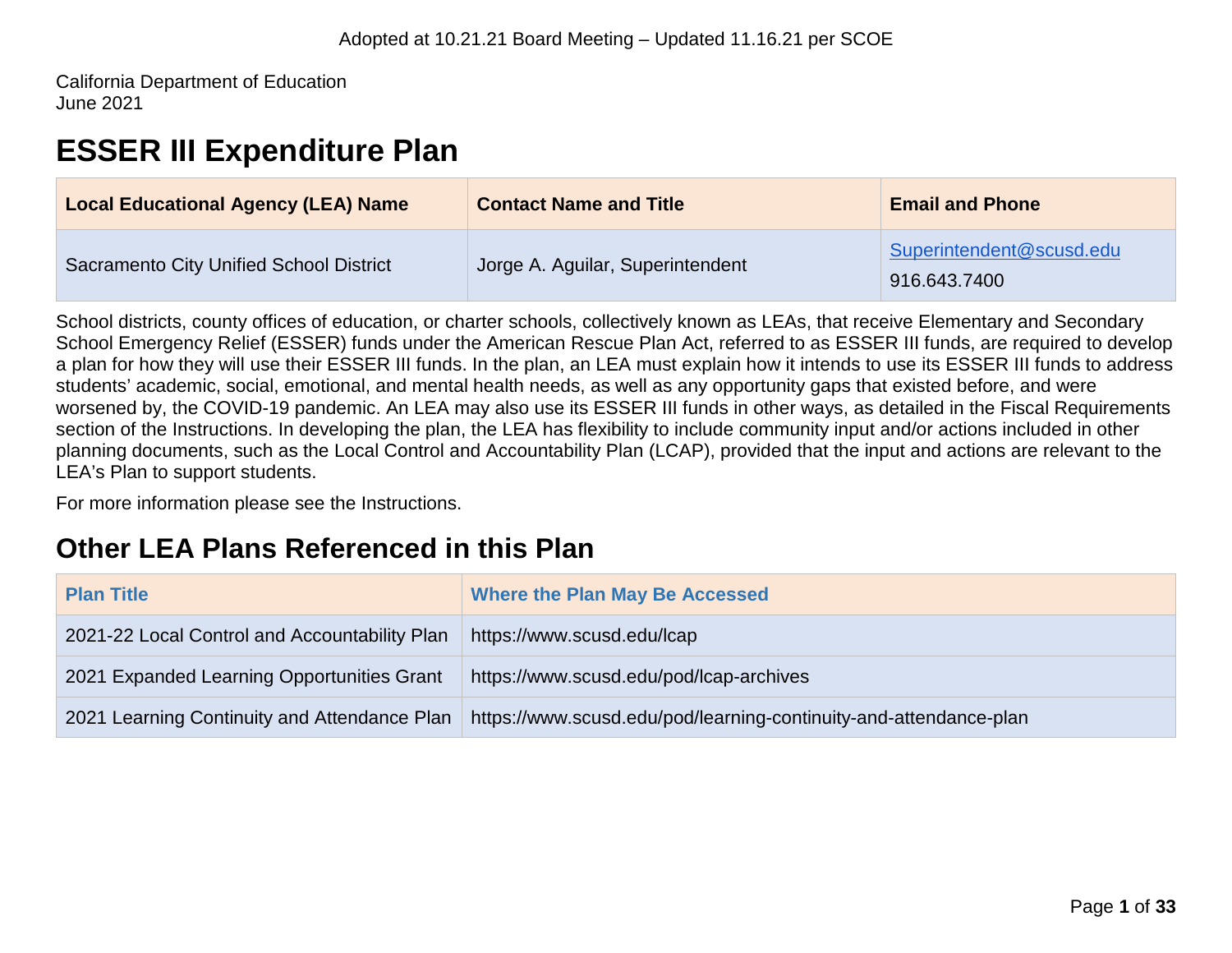# **Summary of Planned ESSER III Expenditures**

Below is a summary of the ESSER III funds received by the LEA and how the LEA intends to expend these funds in support of students.

#### **Total ESSER III funds received by the LEA**

| \$154,422,476                                                                            |                                                       |
|------------------------------------------------------------------------------------------|-------------------------------------------------------|
| <b>Plan Section</b>                                                                      | <b>Total Planned ESSER III</b><br><b>Expenditures</b> |
| Strategies for Continuous and Safe In-Person Learning                                    | \$27,509,217                                          |
| Addressing Lost Instructional Time (a minimum of 20 percent of the LEAs ESSER III funds) | \$91,630,695                                          |
| Use of Any Remaining Funds                                                               | \$35,282,564                                          |
| <b>Total ESSER III funds included in this plan</b>                                       |                                                       |
| \$154,422,476                                                                            |                                                       |

# **Community Engagement**

An LEA's decisions about how to use its ESSER III funds will directly impact the students, families, and the local community. The following is a description of how the LEA meaningfully consulted with its community members in determining the prevention and mitigation strategies, strategies to address the academic impact of lost instructional time, and any other strategies or activities to be implemented by the LEA. In developing the plan, the LEA has flexibility to include input received from community members during the development of other LEA Plans, such as the LCAP, provided that the input is relevant to the development of the LEA's ESSER III Expenditure Plan.

For specific requirements, including a list of the community members that an LEA is required to consult with, please see the Community Engagement section of the Instructions.

A description of the efforts made by the LEA to meaningfully consult with its required community members and the opportunities provided by the LEA for public input in the development of the plan.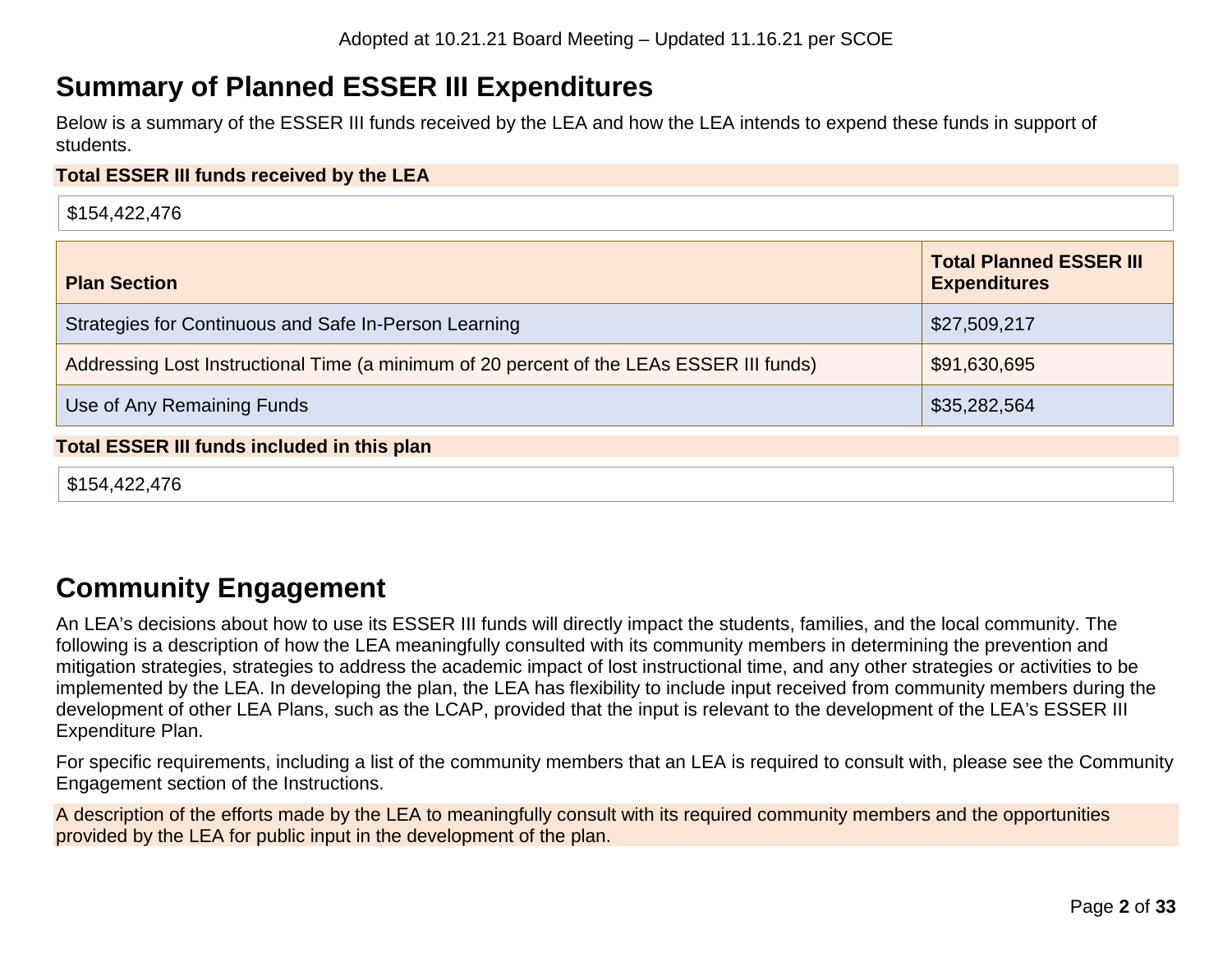Consultation with community members has been an important part of the process to develop the multiple plans occurring within the past two years. These include the 2021 Learning Continuity and Attendance Plan (LCA Plan in fall 2020), Expanded Learning Opportunities (ELO) Grant Plan (May 2021), and the 2021-22 to 2023-24 Local Control and Accountability Plan (LCAP). Throughout all of these planning processes, the voices of students, families, staff, and community members have informed the development of goals, actions, expenditures, metrics, and target outcomes.

Efforts to meaningfully consult with community members and solicit input to inform development of plans have included activities in collaboration with specific community groups and opportunities for the wider community to provide input.

Specific community groups consulted included the district's African American Advisory Board (AAAB), American Indian Education Program (AIEP) Parent Committee, Community Advisory Committee (CAC), District English Learner Advisory Committee (DELAC), LCAP Parent Advisory Committee (PAC), and Student Advisory Council (SAC). Engagement activities for these groups included presentations/discussions during community group meetings, providing information to groups for comment, and a special board meeting in spring 2021 to engage in dialogue with the board of education. Key priorities for each group were identified and a 'crosswalk' across all groups was created to identify points of alignment.

System wide opportunities included town hall events, a series of listening sessions, posted materials for public comment, multiple board meetings to present draft materials and public hearings, and multiple community surveys. Listening session materials and surveys were provided in multiple languages, with simultaneous translation available during listening sessions in the district's top five languages.

An important aspect of the engagement process over the past two years has been the iterative nature of the multiple planning cycles. Beginning with the initial planning to implement distance learning and moving into the LCA Plan, ELO Grant Plan, and 2021-22 LCAP, each round of community engagement has built upon the last. This has provided the opportunity to reinforce key priorities and deepen conversations about key ideas. The ESSER III Expenditure Plan is further building upon this foundation of recent community input. In engaging with community groups, some found it effective to cite specific recommendations put forth in the recent LCAP outreach process. This allowed those groups to continue shining a light on their key priorities to reemphasize the importance of the work they have done over the previous input cycles while also adding new ideas.

Consultation of community members in this most recent cycle of planning to inform development of the ESSER III Expenditure Plan used similar strategies within the more compressed timeline. Staff reached out to the district's range of community groups to provide opportunities for input on the draft plan. This took different forms based on the needs of each group, with some holding special meetings for ESSER III input, some folding input activities into existing meetings, and others providing input asynchronously on shared materials. Examples include: The District English Language Advisory Committee provided a draft electronically in advance and, a week later, held a virtual 'office hours' for members to provide input. The LCAP Parent Advisory Committee included input discussions at their August and September monthly meetings, the first coming before the release of the public draft and the second meeting following the release. The Community Advisory Committee and American Indian Education Program Parent Committee included input opportunities during their September general meetings. The Student Advisory Committee included an input opportunity during an October weekly meeting. Bargaining groups were provided a copy of the draft and invitation to arrange specific input opportunities.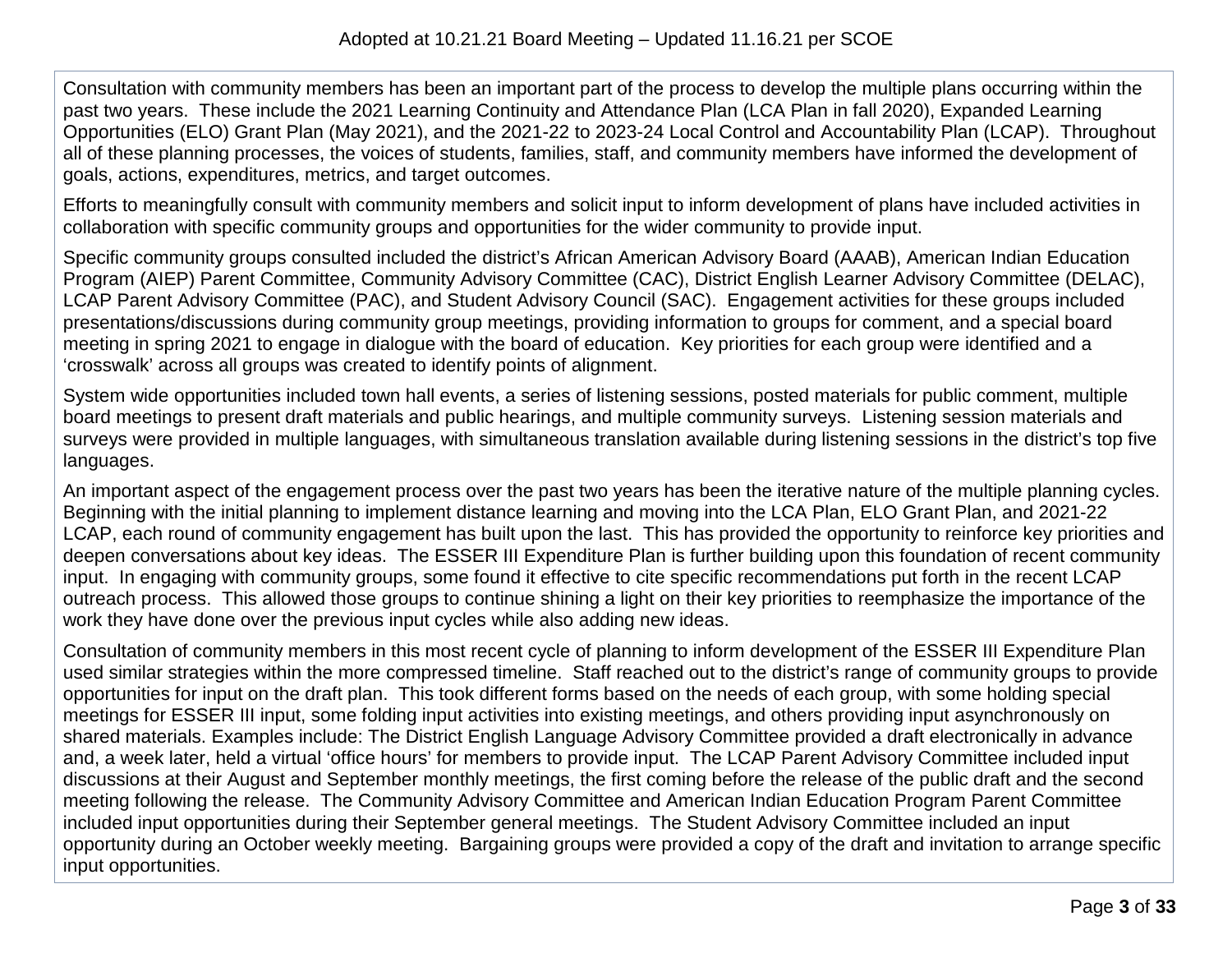The community at large was provided multiple opportunities to provide input. A public draft was posted to the district's web page and notification sent out in multiple languages. Community members were able to submit input via a google form on line, directly via email to district staff, or via standard mail. An update on the planning status was provided to the Board on October 7, 2021 which included the public draft posted as an artifact. Public comment and board discussion opportunities were provided at this time.

A description of how the development of the plan was influenced by community input.

As described above, the input received during each planning process over the past two years has built upon those that came before. The ESSER III Expenditure Plan has the advantage of this strong foundation of input and has been significantly influenced by the wealth of community input available from the LCA Plan, ELO Grant Plan, and 2021-22 LCAP processes. The preliminary plan shared with the board on June 24, 2021 focused on elements that closely align with community input. This is evidenced by the inclusion of additional social workers, intervention teachers, counselors, an additional secondary ELD training specialist, tutoring for Foster/Homeless Youth, college/career experiences, and more. Additional actions that emerged in the planning process over time also have strong alignment to key community priorities.

Following is a summary of key input emerging during each of the planning processes over the past eighteen months. Included are highlights of the overarching themes and specific priorities voiced by community groups.

**Learning Continuity and Attendance Plan** (For full detailing of input, see pages 7-13 of plan)

Some of the overarching ideas that emerged across community groups included:

- The pandemic provides an opportunity to do things differently and disrupt the status quo to better serve all students
- One size does not fit all training, instruction, and communication all need to meet the individual and group needs of students, families, and staff.
- We need to focus on our most vulnerable students in our planning and implementation.
- Parents, guardians, and caregivers need much more support to effectively partner in the education of students at home.
- Training and accountability for staff are both critical. We need to reduce the amount of variation in program implementation and the instructional experience of students and families. Specific training for distance learning is needed.
- Relationship building, Social Emotional Learning (SEL), and mental health need to be prioritized along with physical health and safety.

Specific priorities highlighted by community members included:

- More counseling services are needed in all schools in the areas of mental health, academics, and college planning. Students emphasized the fact that this need predates the pandemic but is even more urgent now.
- Tiered supports for students are needed and regular mental health and social emotional check-ins should be conducted to assess needs.
- Universal Design for Learning needs to be implemented so that we can see results.
- Students are diverse and need to continue learning in diverse ways. Multi-tiered support needs to improve.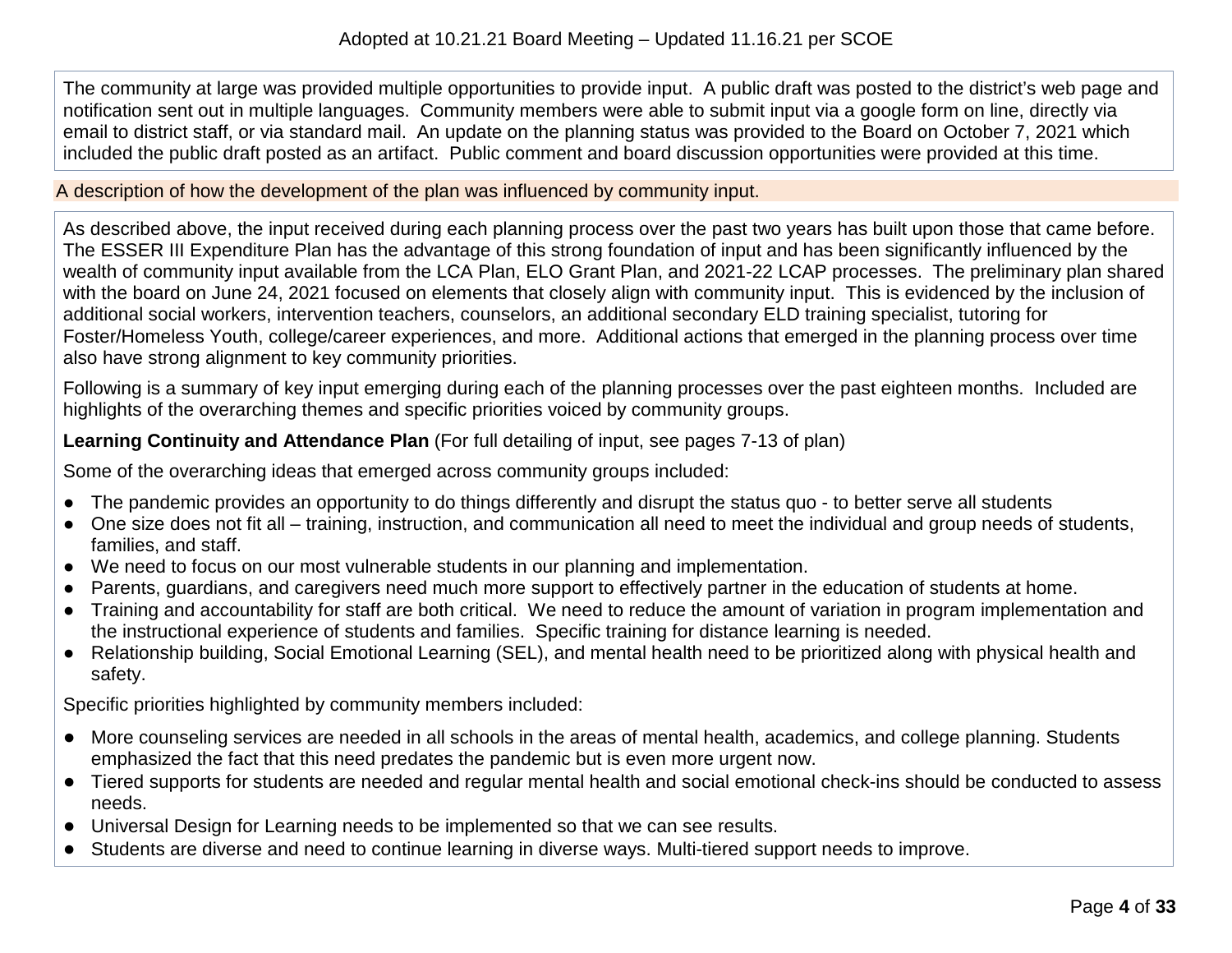- All vulnerable students should have similar wraparound services and supports. This should include an individual learning plan and a designated liaison that checks in with them and their family regularly.
- Additional staffing supports are needed to support English Learners and families. This includes additional ELD training specialists, increasing the number of bilingual staff, and expansion of Student Support Centers to all school sites.
- Consider partnerships with other entities to disrupt systemic inequality, address learning loss, mitigate impacts of COVID, and provide online learning.

### **Expanded Learning Opportunities Grant Plan**

Overarching ideas that emerged across community groups included:

- Summer school needs to be fun, engaging, and provide opportunities for social interaction in addition to addressing academic needs.
- Credit recovery is a critical need and should be made available in flexible formats during the summer and throughout the coming year. Students need a variety of options for completing credit recovery.
- Individualized learning plans and support will help to more effectively connect students to services and supports such as tutoring.
- Addressing early literacy is critical. We need to ensure that students are proficient readers as they finish the early grades (3rd) grade).
- Addressing social-emotional learning needs and trauma is very important and needs to happen first in order for us to fully address academic needs.
- We need to strategically reengage our students who have become disengaged over the last year.

### **Local Control and Accountability Plan** (For full detailing of input, see pages 30-35 of plan)

Overarching ideas that emerged across community groups included:

- Effective Implementation of a Multi-tiered System of Supports (MTSS)
- Individualized Supports Based on Identified Student Needs
- Focus on Early Literacy and Developing a Strong Foundation (Aligned to State Superintendent of Public Instruction (SSPI) Tony Thurmond's new Literacy Campaign to ensure that every California student will learn to read by third grade by the year 2026)
- Increased Mental Health Supports
- Improvement of School and Classroom Culture and Climate
- Coherence and Consistency in Providing an Equitable and Inclusive Educational Program in all Classrooms and Schools
- Equitable Allocation of Resources
- Implementation Accountability
- Disruption of the Status Quo

Specific priorities highlighted by community members included:

● Students need increased access to effective counseling – academic, college advising, and mental health. Counselors need to provide targeted supports to meet the needs of specific student groups and the number of bilingual counselors should be increased.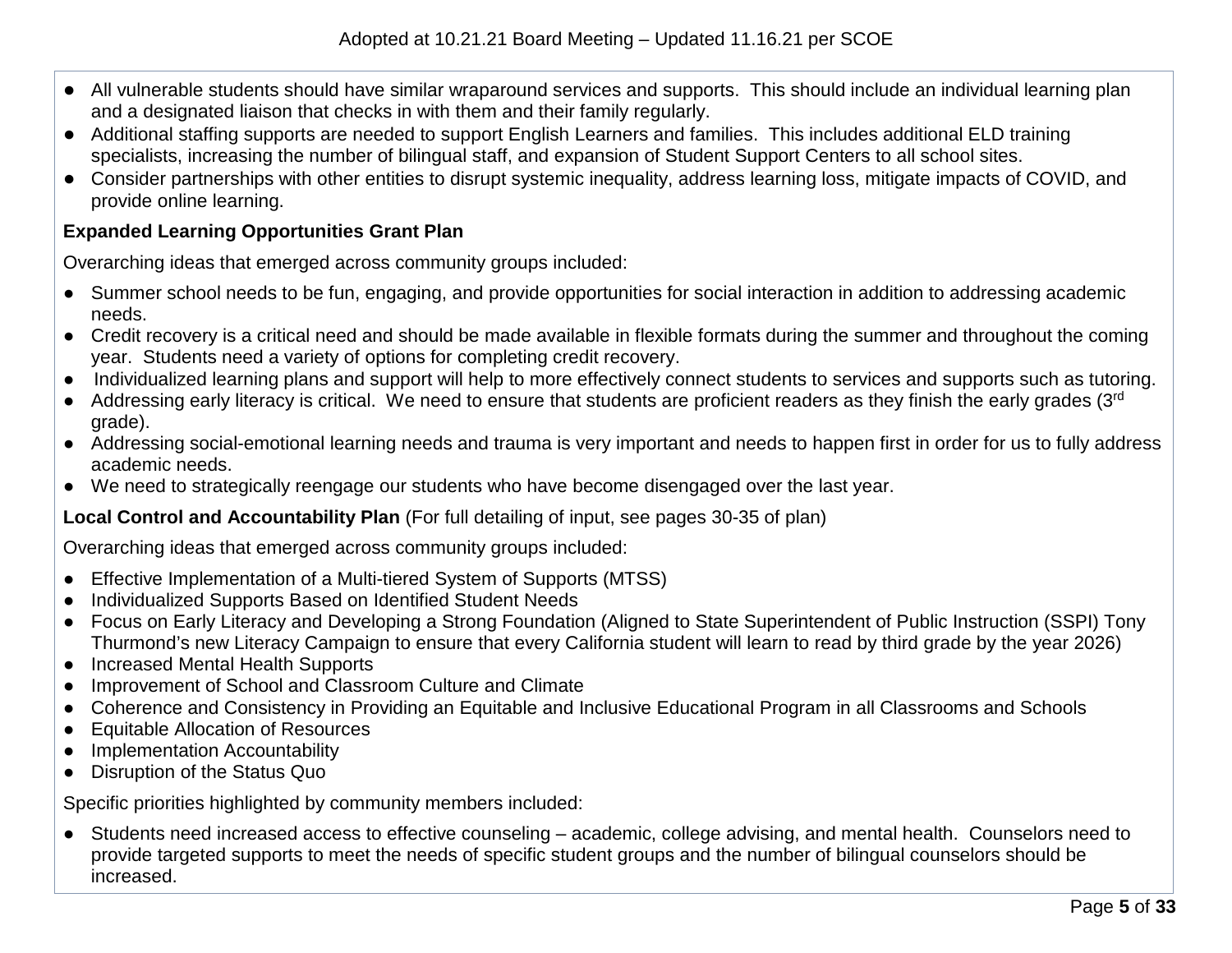- Implement regular academic check-ins and progress monitoring to ensure that students stay on-track for graduation and college eligibility
- Develop more metrics that enable progress monitoring of district initiatives/actions (e.g. impact of professional learning, coaching, and other strategic actions)
- Increase professional development and staffing to create more inclusive General Education classrooms in all grades and subjects and decrease the amount of time students with disabilities spend in SDC or 'tracked' classrooms.
- Prioritize mental health and wellness implement regular mental health checks for students and explore integration of mental health training for staff and curriculum for students
- Individual student progress monitoring and support for students with high needs examples of recommendations include liaisons/case managers, individualized student success plans, and advisory periods
- Increase the number of secondary ELD specialists and bilingual staff that serve English Learners
- Improve/address transition planning for older students with disabilities
- Increased availability of academic supports to accelerate progress for students with learning gaps
- Increase the number of schools with student support centers that provide wrap-around services including access to a social worker and counselor
- Professional development for staff across a range of areas including SEL, trauma-informed practices, and mental health
- Professional development for staff across a range of areas including culturally responsive teaching, anti-bias/anti-racist instruction, gender issues, and anti-bullying
- Eliminate disproportionate suspension rates and practices
- Implement restorative practices and alternative behavioral intervention programs
- Provide resources and capacity building opportunities for parents/caregivers to support learning at home
- Engage students as primary agents in charge of their own education implement a gradual release model. Students should receive all communications sent to parents/caregivers and, over time, become the primary recipient.
- Increase and improve translation and interpretation for families and students
- Include parents/caregivers in site and district decision-making processes

Additionally, community input throughout recent engagement processes has reiterated the importance of acknowledging staffing shortages and emphasized awareness of the challenges that may be presented in trying to hire specific positions or multiple individuals for a type of position. This awareness is shared by the district. In developing this plan, proposed actions that involve the hiring of staff are included with the acknowledgment that staffing shortages may result in the need to reassess and reprioritize actions over time.

### **Input from most recent cycle of engagement**

Key themes emerging from the input during the most recent cycle of engagement included:

- Increased mental health staff (social workers and counselors) and supports at each school site
- Increase health staff such as nurses and health aides on campus
- Maintain access to nutrition resources for students/families including free school meals
- Increased access to enrichment and extra/co-curricular opportunities (e.g. gardening, sports, VAPA, field trips)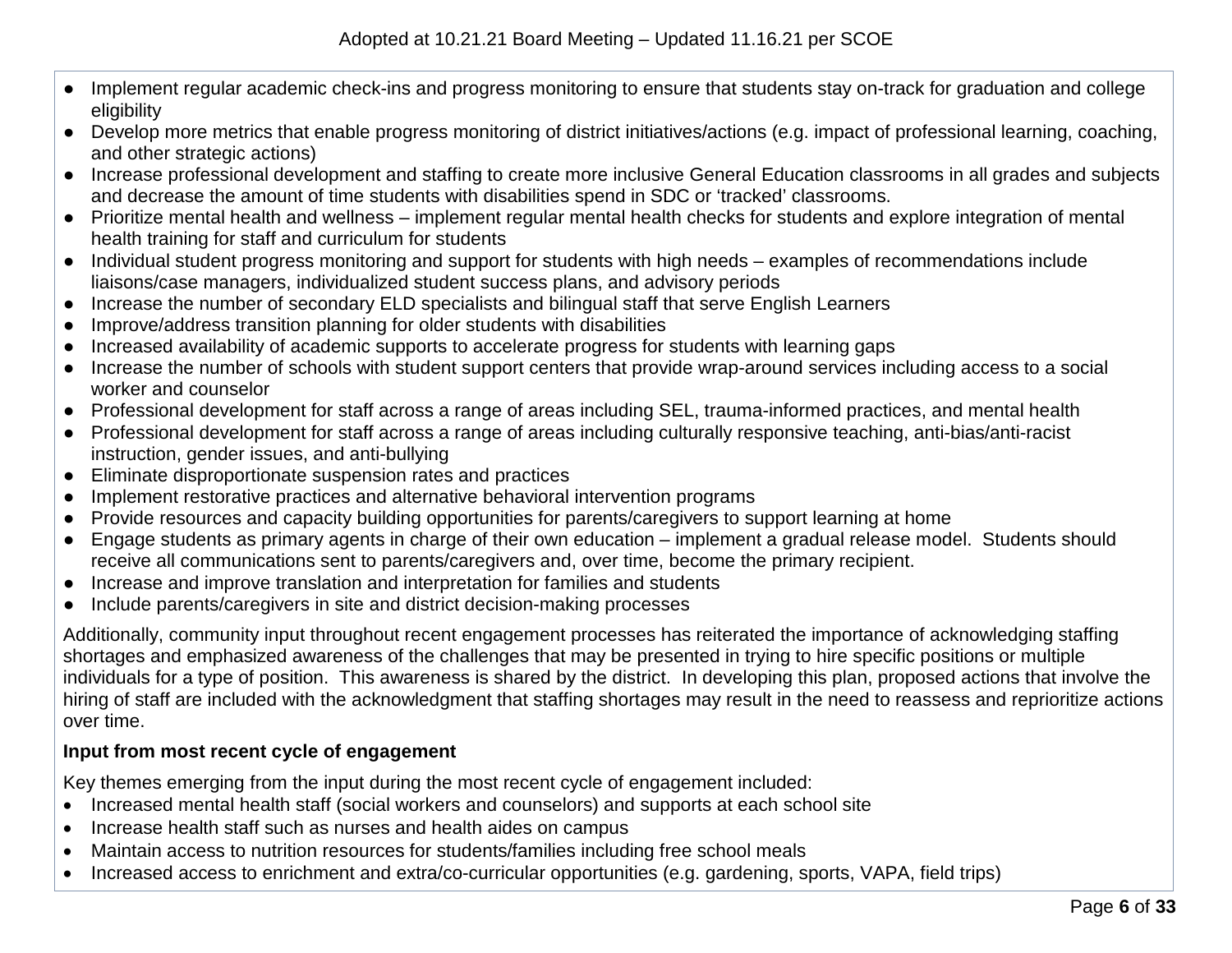- Access to High-quality instruction during times of quarantine and for students who are unable to attend in person use virtual instruction/technology to facilitate this
- Maintain and expand access to before and after school programs
- Provide individual tutoring and intervention supports
- Hire more instructional aides/specialists to provide additional one on one support to students
- Continue/expand routine COVID testing and maintain/expand access to PPE, contact tracing, communication about positive cases
- Increased supports for individual student groups: AIEP program supports, increased staff/services for Students with Disabilities such as psychologists on site, Supports for English Learners including bilingual staff
- Individualized learning plans/supports for students, in particular those students with identified needs
- Increase efforts to recruit, retain, and support staff including compensation for efforts
- Partner with Community-Based Organizations (CBOs) and other community groups to expand offerings to students that the district cannot provide alone
- Expand Social Emotional Learning (SEL) programs and resources
- Provide instructional supports for teachers including planning time, resources to purchase supplies, access to software programs, and a reimagined vision of instruction that fits our new educational context.

Examples of additional priorities that emerged from district committees/groups included:

- Create/expand outdoor learning spaces
- Provide effective transportation options so students can attend school
- Increased outreach and resources/space for the American Indian Education Program
- Revisit the criteria for determining independent study placement for Students with Disabilities
- Specific resources at the individual student level tutors for targeted student groups, liaisons, case managers, one-on-one counseling sessions with struggling students, accessible office hours with one-on-one help with teachers
- Continue using credit recovery to maximize graduation rates
- Emphasize VAPA supports in partnership with mental health efforts addressing trauma through the arts
- Ensure that classrooms are staffed with certificated teachers and qualified substitutes are available when needed
- Expand collaboration between general education and special education staff
- Provide a resource hub for addressing learning needs at home
- Provide social activities to develop a fun-oriented campus culture
- Seek out additional funding with partners to increase available resources
- Update learning materials such as bilingual textbooks/materials, world languages, and ELD curriculum
- Dedicated class periods/instruction about the FAFSA, UC/CSU applications, and other college/career readiness topics
- Increase the number of school psychologists to support SEL and address anxiety/depression
- Provide students increased access to overviews of class material and lessons plans online
- Encourage student action/engagement through surveys and other input opportunities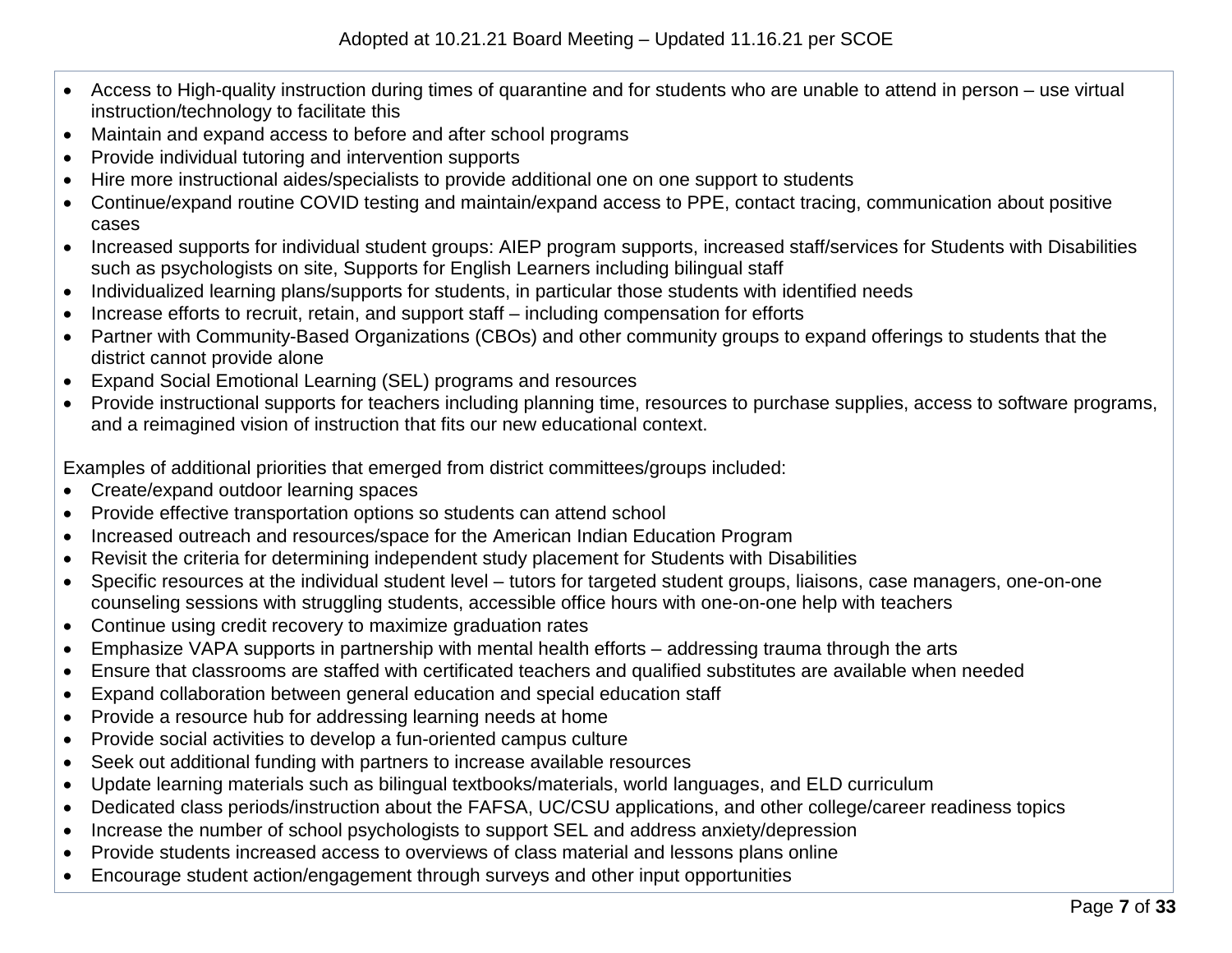• Focus support efforts on students/families who have been directly impacted by COVID-19 and are dealing with the repercussions of illness/deaths in their families

Additionally, community members emphasized the following for consideration in the planning process:

- We should be funding/supporting actions that might ordinarily present obstacles to fully funding but can now be supported because we have these one-time funds. Example: elementary sports expansion
- Invest in actions that build long-term capacity beyond the life of the funds (e.g. develop in-house trainers to maintain/expand specific professional learning)
- Provide seed money/invest in Community Based Organizations (CBOs) that can implement actions more effectively than we can. (E.g. A \$100,000 dollar investment into a CBO could yield far greater impact than a single employee for a single year)
- Provide funding that allows student/families to access community resources that may not be available in-district or cannot be provided due to lack of staffing (e.g. YM/WCA activities, CSUS opportunities)
- Use the existing priorities voiced by the community as a guide for planning

The actions/expenditures outlined in this plan were significantly influenced and, in many cases, are direct outcomes of the past and recent input from community members. The themes/priorities emerging in the recent input process and building through the past two years have emphasized key areas that the district is prioritizing in the ESSER III Expenditure Plan. Examples of actions/areas that are closely aligned and have been significantly influenced by community input include:

- Increased Health Services Staff: Nurses, Health Aides, and Staff to coordinate services for students with 504 plans
- Supports for Outdoor Learning Spaces/Social Distancing and Safe Indoor Learning Spaces: Shade Structures and Ventilation
- Student Enrichment and Co/Extracurricular Opportunities: Sly Park Trip Fees, VAPA opportunities
- Mental Health and Addressing Trauma: Mental Health through the Arts, Social Workers, Student Support Center Staff
- Targeted Supports for student groups with high need: Support staff for Homeless Youth and Foster Youth, ELD Training Specialist, extend support for American Indian Education Program staff, social workers for LGBTQ+ youth, expanded educational technology, staffing, and professional learning specific to Student with Disabilities
- College and Career Readiness Supports: Increased counseling, Linking Learning programs (CTE), college/career student experiences, Middle School college and career readiness labs
- Improvement of Climate and Culture: Positive Behavioral Interventions and Supports (PBIS) staffing, Social Emotional Learning (SEL) programs, Antiracism materials for classroom libraries
- Increased staffing in key areas: School Psychologists, Board Certified Behavior Analysts, Child Welfare and Attendance Specialists, Educational Technology Specialists, Data and Assessment staff, Nutrition services support for hiring/hours
- Improving teacher recruitment and retention: Development Pipeline and strategic recruitment/retention efforts

Overall, the plan as a whole and through each action is a reflection of the themes that have resonated throughout the recent and past community engagement processes. SCUSD highly values community input and has endeavored to construct a plan that is both aligned to recent planning processes such as the LCAP, Learning Continuity and Attendance Plan, Expanded Learning Opportunities Grant Plan, and responds to the themes emphasized in recent months.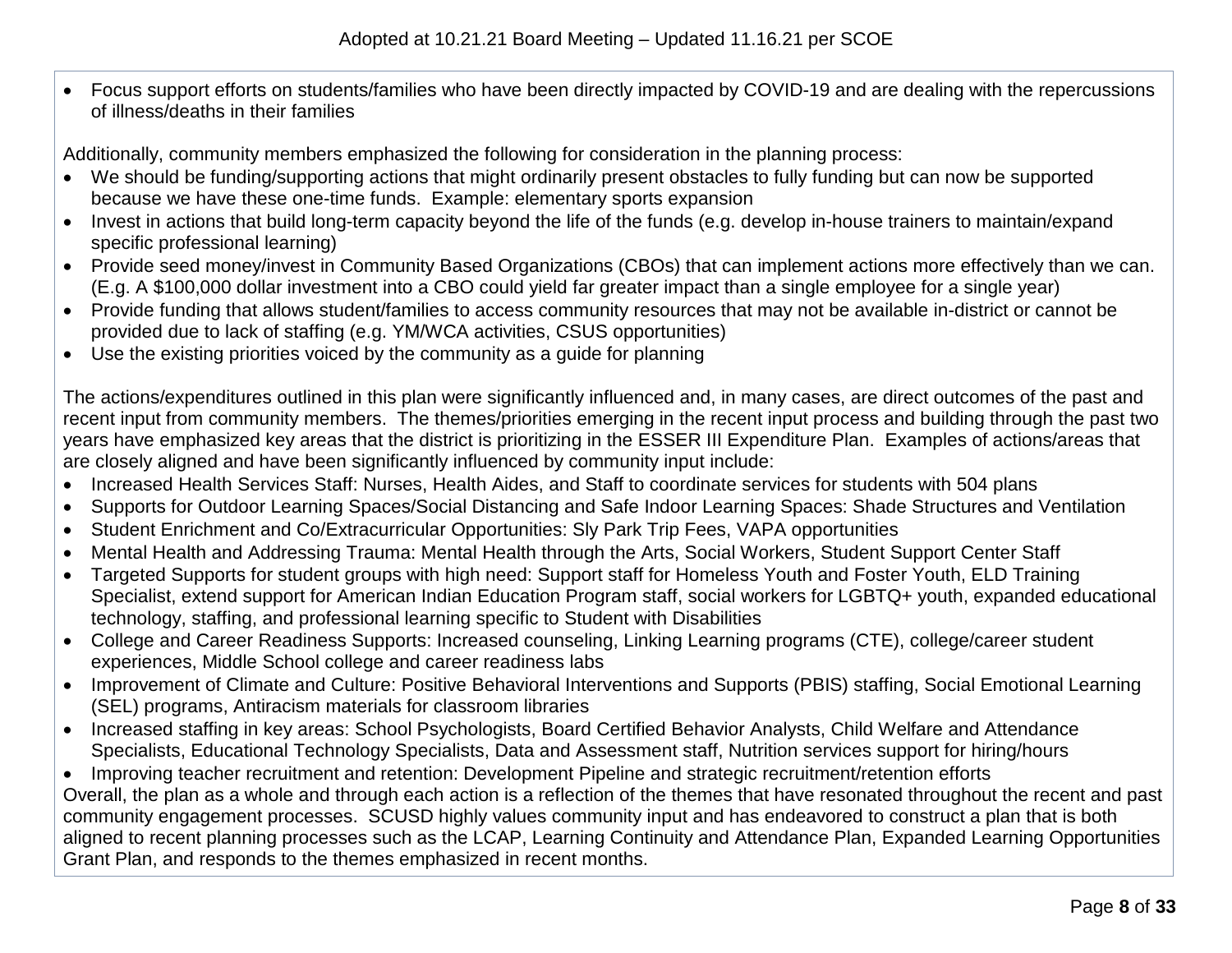# **Actions and Expenditures to Address Student Needs**

The following is the LEA's plan for using its ESSER III funds to meet students' academic, social, emotional, and mental health needs, as well as how the LEA will address the opportunity gaps that existed before, and were exacerbated by, the COVID-19 pandemic. In developing the plan, the LEA has the flexibility to include actions described in existing plans, including the LCAP and/or Expanded Learning Opportunity (ELO) Grant Plan, to the extent that the action(s) address the requirements of the ESSER III Expenditure Plan.

For specific requirements, please refer to the Actions and Expenditures to Address Student Needs section of the Instructions.

# **Strategies for Continuous and Safe In-Person Learning**

A description of how the LEA will use funds to continuously and safely operate schools for in-person learning in a way that reduces or prevents the spread of the COVID-19 virus.

### **Total ESSER III funds being used to implement strategies for continuous and safe in-person learning**

\$27,509,217

| <b>Plan</b><br><b>Alignment (if</b><br>applicable) | <b>Action Title</b>                                                                                   | <b>Action Description</b>                                                                                                                                                                                                                                                                                                                                                                                                                                                                                                                                    | <b>Planned ESSER</b><br><b>III Funded</b><br><b>Expenditures</b> |
|----------------------------------------------------|-------------------------------------------------------------------------------------------------------|--------------------------------------------------------------------------------------------------------------------------------------------------------------------------------------------------------------------------------------------------------------------------------------------------------------------------------------------------------------------------------------------------------------------------------------------------------------------------------------------------------------------------------------------------------------|------------------------------------------------------------------|
| 2021-22<br>LCAP Goal 3,<br>Action 8                | A <sub>1</sub><br><b>Health Services:</b><br>Nurses and Health<br>Aides                               | School Nurses (8.0 FTE) and Health Aides (8.0 FTE)<br>Decrease caseload ratios<br>Overall health care promotion, education, access and referral<br>coordination<br>Health screenings and access (oral, vision & hearing health)<br>Manage infectious diseases (COVID-19, norovirus, flu)<br>Managing chronic health conditions (asthma, diabetes, etc.) to increase<br>attendance and academic success<br>(Extend through 2022-23 and 2023-24 school years. Increased 2021-22<br>staffing funded through other CARES resources as approved on 6.24.21)       | \$3,360,000                                                      |
| 2021-22<br><b>LCAP Goal 3</b>                      | A2<br><b>Health Services: Staff</b><br>to support 504 process<br>and coordinate<br>education services | Student Support and Health Services Coordinator (1.0 FTE)<br>Provide oversight, training, and support to site 504 coordinators,<br>students, and families<br>Ensure procedural safeguards and right are implemented and followed<br>Provide support for pregnant and parenting students, ensuring their rights<br>and needs are met<br>Provide supervision and support for the Home Hospital Teacher program<br>(Extend through 2022-23 and 2023-24 school years. Increased 2021-22<br>staffing funded through other CARES resources as approved on 6.24.21) | \$305,464                                                        |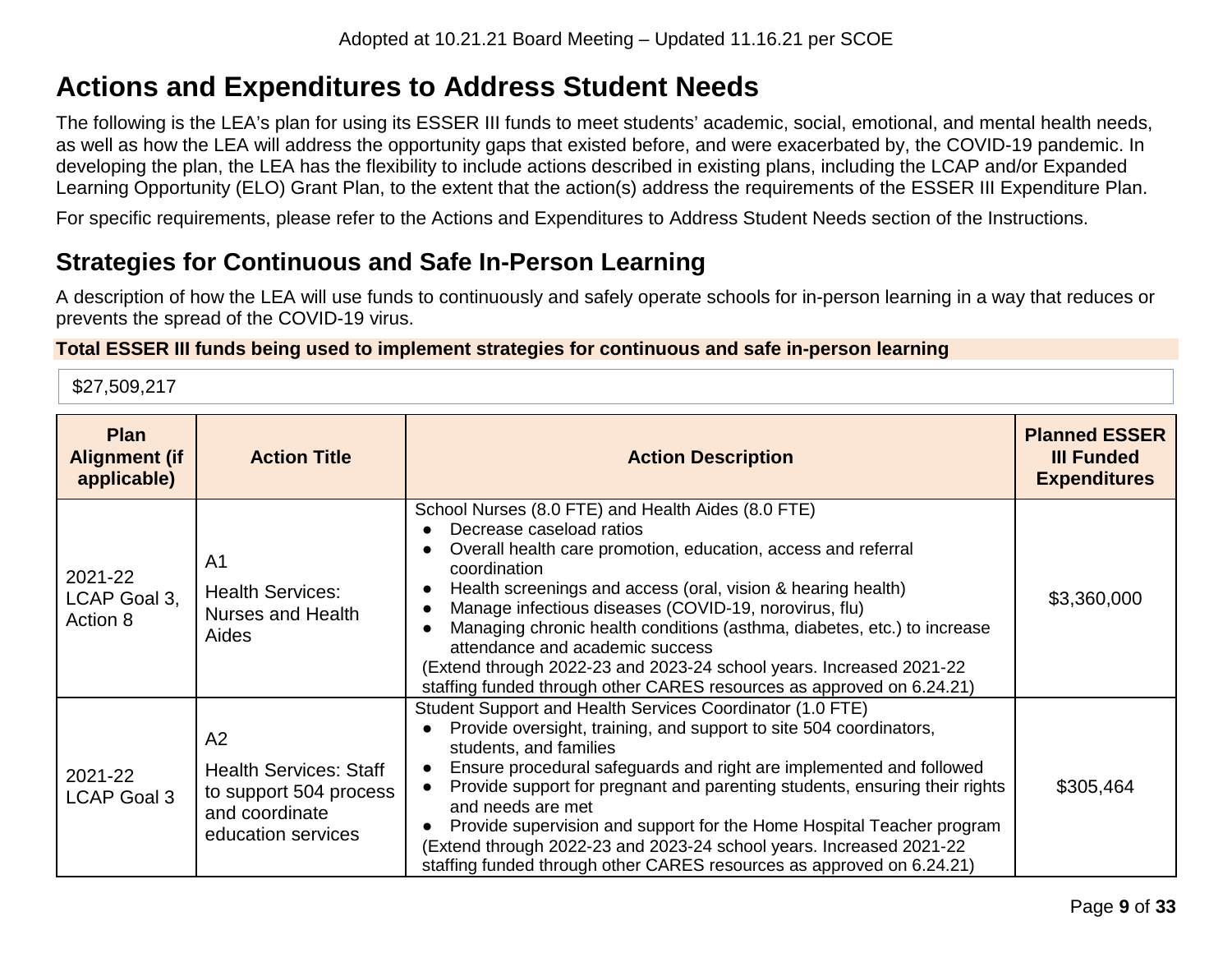| 2021-22<br>LCAP Goal 8,<br>Action 1              | A3<br><b>Shade Structures to</b><br><b>Expand Social</b><br><b>Distance Opportunities</b>                      | Expand social distance opportunities through the installation of Division of<br>State Architect (DSA) pre-approved shade structures.                                                                                                                                                                                  | \$13,750,000 |
|--------------------------------------------------|----------------------------------------------------------------------------------------------------------------|-----------------------------------------------------------------------------------------------------------------------------------------------------------------------------------------------------------------------------------------------------------------------------------------------------------------------|--------------|
| 2021-22<br>LCAP Goal 8,<br>Action 1              | A4<br>Ventilation<br>improvements to<br>provide air exchange<br>at school sites                                | Ventilation projects to add or enhance ventilation into educational interior<br>spaces by installing new units and controls to optimize indoor air quality.<br>*NOTE: As the expenditure plan is implemented through 2023-24, funds that<br>are unspent due to unfilled positions will be reallocated to this action. | \$7,907,060  |
| Learning<br>Continuity and<br>Attendance<br>Plan | A <sub>5</sub><br>Staffing and supplies<br>to mitigate the spread<br>of COVID-19 and<br>safety operate schools | Personal Protective Equipment (PPE) including masks, gloves, and hand<br>sanitizer. Signage for school sites, testing opportunities, asbestos<br>compliance, and position upgrades to reflect additional work required to<br>address COVID-19 context.                                                                | \$2,186,693  |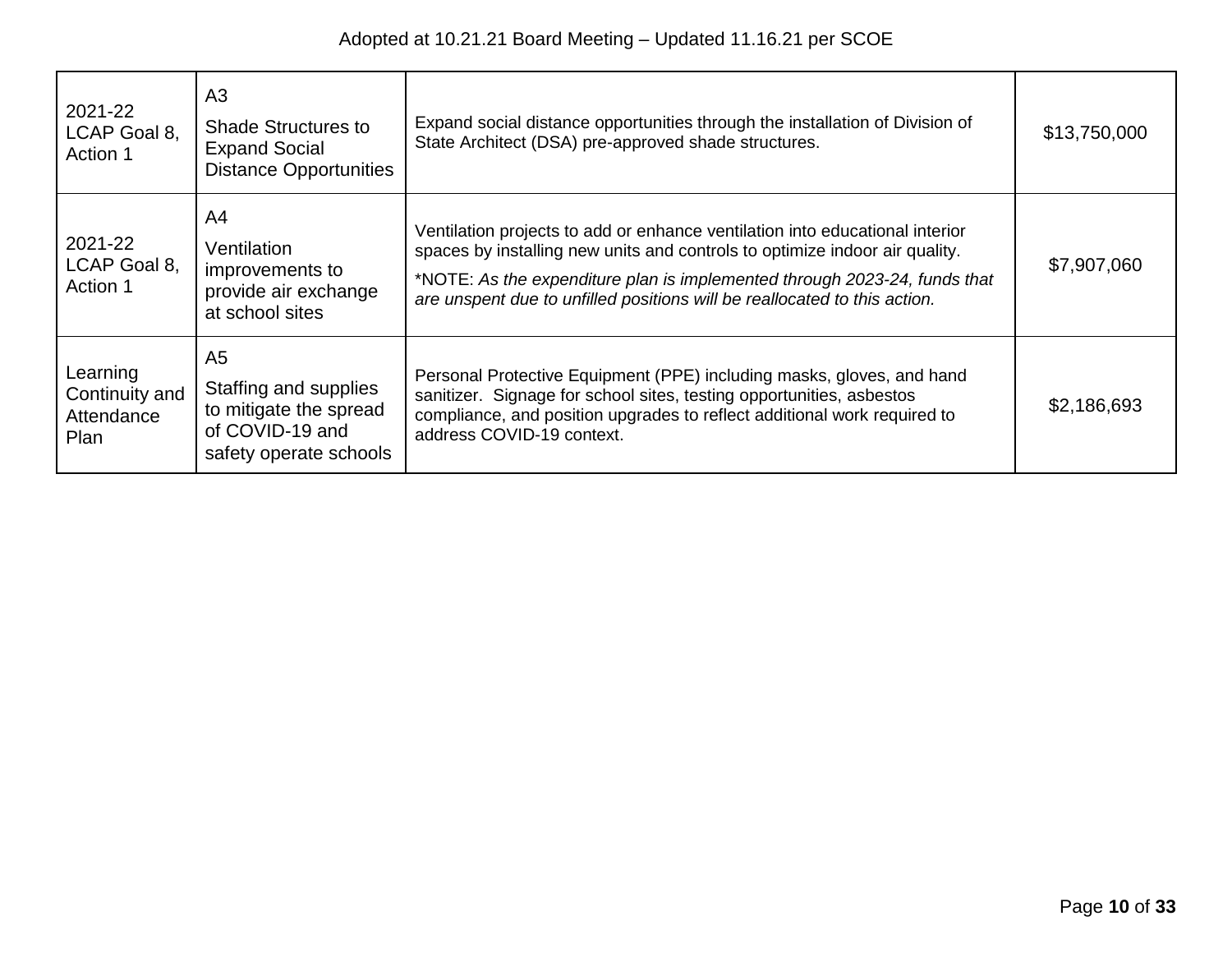# **Addressing the Impact of Lost Instructional Time**

A description of how the LEA will use funds to address the academic impact of lost instructional time.

### **Total ESSER III funds being used to address the academic impact of lost instructional time**

#### \$91,630,695

| <b>Plan</b><br><b>Alignment (if</b><br>applicable) | <b>Action Title</b>                                                                                    | <b>Action Description</b>                                                                                                                                                                                                                                                                                                                                                                                                                                                                                                                                                                                                                                                     | <b>Planned ESSER</b><br><b>III Funded</b><br><b>Expenditures</b> |
|----------------------------------------------------|--------------------------------------------------------------------------------------------------------|-------------------------------------------------------------------------------------------------------------------------------------------------------------------------------------------------------------------------------------------------------------------------------------------------------------------------------------------------------------------------------------------------------------------------------------------------------------------------------------------------------------------------------------------------------------------------------------------------------------------------------------------------------------------------------|------------------------------------------------------------------|
| 2021-22<br>LCAP Goal 1.<br>Actions 1-3             | <b>B1</b><br><b>Guidance and Career</b><br>Counseling                                                  | Additional Counselors (Secondary & Elementary), and Career/Technical<br>Education (CTE) Counselors (15.5 FTE)<br>• Provide extended day support in late afternoons and evenings<br>Support dual enrollment course-taking<br>Develop career exploration opportunities with a special focus on under-<br>represented students by sector (e.g. women in engineering or trades)<br>• Create a seamless transition from elementary to middle school<br>Establish college and career centers across sites<br>(Extend through 2022-23 and 2023-24 school years. Increased 2021-22<br>staffing funded through other CARES resources as approved on 6.24.21)                           | \$4,025,102                                                      |
| 2021-22<br>LCAP Goal 2,<br>Action 21               | <b>B2</b><br><b>Student Opportunities:</b><br>6 <sup>th</sup> Grade Science<br><b>Camp Experiences</b> | Ensure that every 6th grade student has the opportunity to attend a 6 <sup>th</sup> grade<br>science camp experience, such as the outdoor environmental education<br>program at Sly Park.<br>Participate in a week-long outdoor science school that features a<br>climbing wall, astronomy, animal room, and arts and crafts<br>Engage in lessons embedded with California and local history and<br>geography<br>Participate in team-building program that includes hiking, shelter<br>construction, and challenge activities<br>(Extend through 2022-23 and 2023-24 school years. Increased 2021-22<br>staffing funded through other CARES resources as approved on 6.24.21) | \$1,363,000                                                      |
| 2021-22<br>LCAP Goal 2,<br>Actions 15<br>and 16    | B <sub>3</sub><br><b>Student Opportunities:</b><br><b>Visual and Performing</b><br>Arts                | Increase teacher staffing to ensure music opportunities for all 7th-8th<br>grade students<br>Address instrument repair needs<br>Provide needed VAPA supplies<br>(Extend through 2022-23 and 2023-24 school years. Increased 2021-22<br>staffing funded through other CARES resources as approved on 6.24.21)                                                                                                                                                                                                                                                                                                                                                                  | \$644,000                                                        |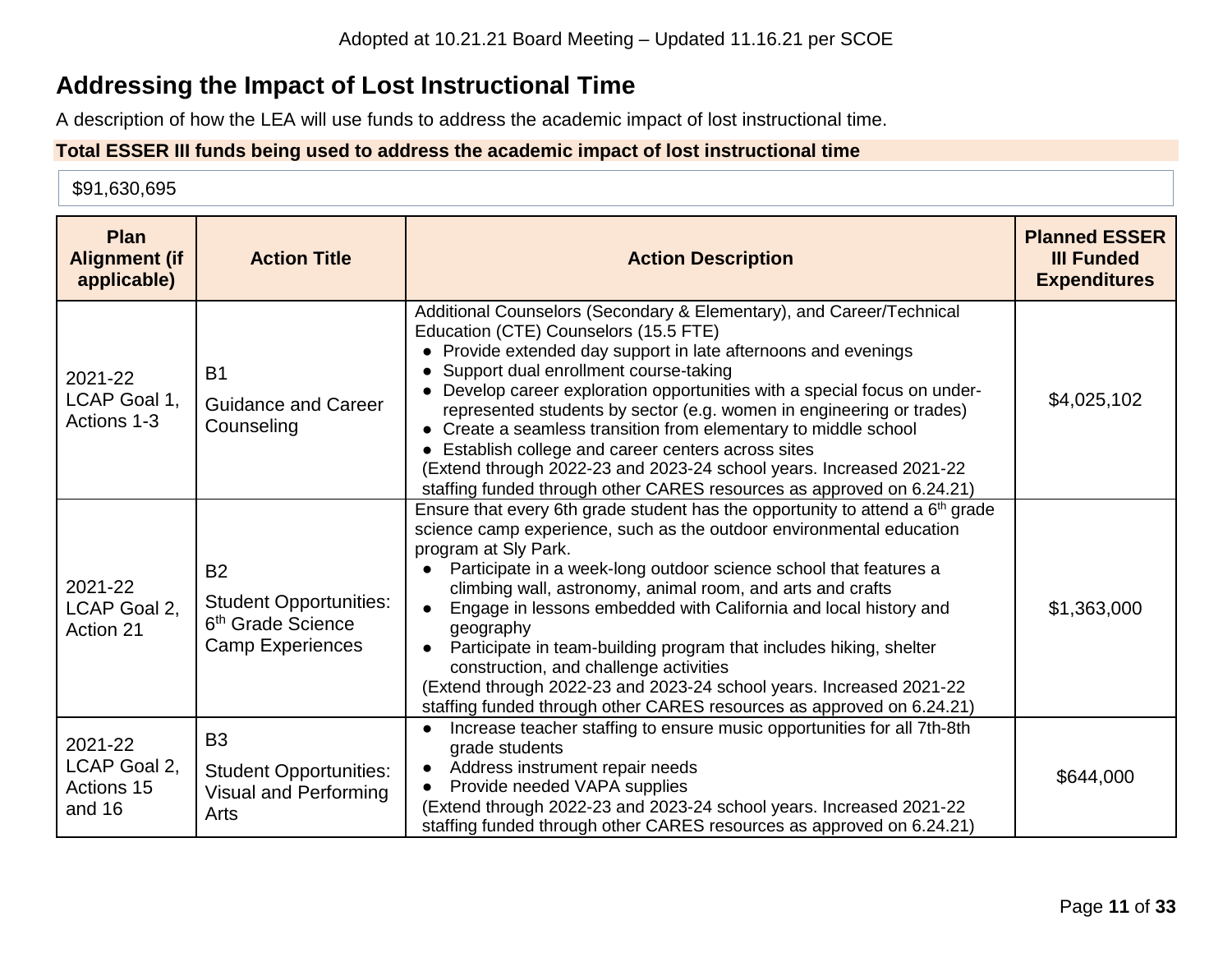| 2021-22<br>LCAP Goal 2,<br>Action 15               | <b>B4</b><br><b>Healthy HeARTS and</b><br>Minds Program:<br><b>Mental Health support</b><br>through the arts  | Sacramento Healthy HeARTs and Minds focuses on using the arts as a<br>strategy to address mental health issues, trauma, absenteeism, and other well-<br>documented effects of the COVID-19 pandemic on already at-risk youth.<br>Within selected school sites, trained artists and community partners will<br>collaborate to be a positive adult presence for students, and as needed,<br>connect students in need of mental health support services through existing<br>referral pathways and service providers. The proposed funding amount would<br>allow for continued implementation at the currently participating schools. | \$645,000   |
|----------------------------------------------------|---------------------------------------------------------------------------------------------------------------|-----------------------------------------------------------------------------------------------------------------------------------------------------------------------------------------------------------------------------------------------------------------------------------------------------------------------------------------------------------------------------------------------------------------------------------------------------------------------------------------------------------------------------------------------------------------------------------------------------------------------------------|-------------|
| 2021-22<br>LCAP Goal 3,<br>Actions 1, 2,<br>and 13 | B <sub>5</sub><br><b>Tutoring for Foster and</b><br><b>Homeless Youth</b>                                     | Address the disproportionate impact and loss of educational support caused<br>by the pandemic for our most vulnerable students:<br>Tutoring tailored to the unique needs of students and families with<br>specialization in engagement and relationship building<br>In-home and on-line options with built-in assessment and progress<br>$\bullet$<br>monitoring                                                                                                                                                                                                                                                                  | \$400,000   |
| 2021-22<br>LCAP Goal 4,<br>Action 2                | <b>B6</b><br><b>Positive Behavioral</b><br>Interventions and<br><b>Supports: Coaching</b><br>and Coordination | Positive Behavioral Interventions and Supports (PBIS) Coaches (5.0 FTE)<br>and Coordinator (1.0 FTE)<br>Expand PBIS to additional school sites<br>Provide ongoing coaching support with coaches embedded at school<br>sites<br>Progress monitor implementation<br>Differentiated support to sites based on need and progress<br>(Extend through 2022-23 and 2023-24 school years. Increased 2021-22<br>staffing funded through other CARES resources as approved on 6.24.21)                                                                                                                                                      | \$1,298,420 |
| 2021-22<br>LCAP Goal 3.<br>Action 9                | <b>B7</b><br>Attendance and<br>Engagement: Child<br>Welfare and<br><b>Attendance Specialists</b>              | Child Welfare and Attendance Specialists (CWAS) (5.0 FTE)<br>Aligned with Instructional Assistant Superintendent (IAS) regions to<br>support individual sites<br>Monitor and assess attendance and engagement data regularly<br>Engage in cycles of continuous improvement at site and district levels<br>Provide differentiated support to vulnerable student groups<br>$\bullet$<br>Support sites with front line attendance work<br>(Extend through 2022-23 and 2023-24 school years. Increased 2021-22<br>staffing funded through other CARES resources as approved on 6.24.21)                                               | \$509,370   |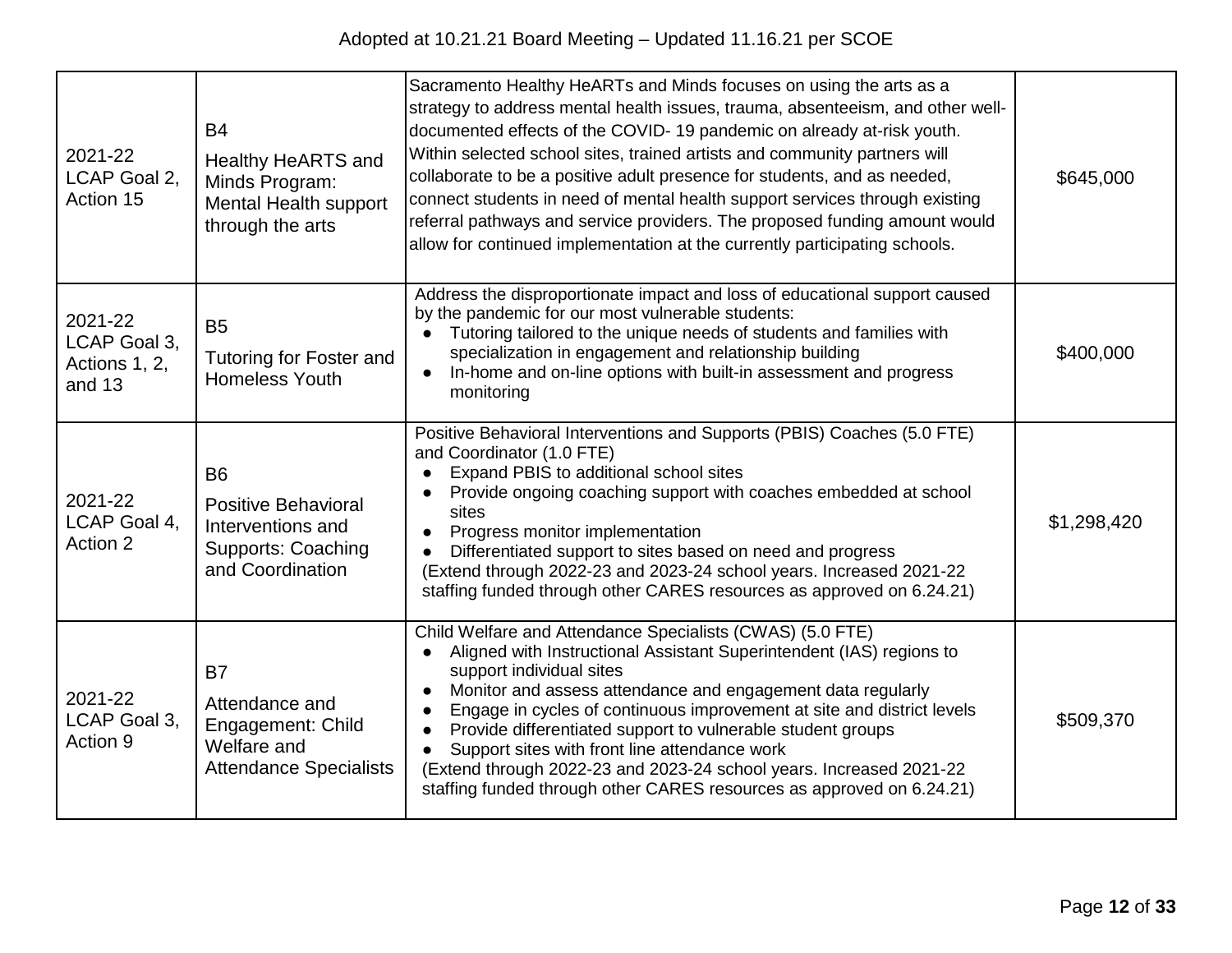| 2021-22<br>LCAP Goal 3,<br>Action 10          | B <sub>8</sub><br><b>Student Support:</b><br>Social Workers and<br><b>Student Support</b><br><b>Center Coordinators</b> | Social Workers (21.4 FTE) and Student Support Center (SSC) Coordinators<br>$(8.2$ FTE)<br>Support to be provided at all schools based on students' needs will include:<br>Coordination of services for students<br>Individual, group, and family counseling<br>Crisis intervention, home visits, parent support and education, and<br>advocacy for students, families, and school systems<br>Identifying and addressing unmet physical and mental health needs<br>(Extend through 2022-23 and 2023-24 school years. Increased 2021-22<br>staffing funded through other CARES resources as approved on 6.24.21)                                     | \$8,939,200 |
|-----------------------------------------------|-------------------------------------------------------------------------------------------------------------------------|----------------------------------------------------------------------------------------------------------------------------------------------------------------------------------------------------------------------------------------------------------------------------------------------------------------------------------------------------------------------------------------------------------------------------------------------------------------------------------------------------------------------------------------------------------------------------------------------------------------------------------------------------|-------------|
| 2021-22<br>LCAP Goal 3,<br>Action 10          | B <sub>9</sub><br><b>Student Support:</b><br>Social Workers for<br><b>LBGTQ Supports</b>                                | School Social Workers specific to LGBTQ+ (2.0 FTE) Expand the breadth<br>and depth of services provided to students who identify as LGBTQ+ by:<br>Providing intensive case management, referrals, short-term mental<br>health supports, groups and assistance with name and gender updates in<br>student information system<br>Gay Straight Alliance (GSA) club development and consultation support<br>Staff professional development, staff consultation, and LGBTQ+ youth<br>conference support<br>(Extend through 2022-23 and 2023-24 school years. Increased 2021-22<br>staffing funded through other CARES resources as approved on 6.24.21) | \$604,000   |
| 2021-22<br>LCAP Goal 3,<br>Action 2 and<br>18 | <b>B10</b><br><b>Student Support:</b><br><b>Homeless Services</b><br><b>Support Staff</b>                               | Homeless Services Support Staff (2.0 FTE)<br>Expand the breadth and depth of services provided to homeless youth:<br>Reduce caseload ratio in order to provide intensive supports to students<br>and families<br>Provide intensive case management, follow-up and coordination,<br>including housing support, basic needs, school supplies, mentoring,<br>mental health counseling, academic tutoring, and more<br>(Extend through 2022-23 and 2023-24 school years. Increased 2021-22<br>staffing funded through other CARES resources as approved on 6.24.21)                                                                                    | \$444,170   |
| 2021-22<br>LCAP Goal 3,<br>Action 1 and<br>18 | <b>B11</b><br><b>Student Support:</b><br><b>Foster Youth Services</b><br><b>Staff</b>                                   | Foster Youth Services Support staff (2.0 FTE)<br>Expand the breadth and depth of services provided to foster youth:<br>Reduce caseload ratio in order to provide intensive supports to students<br>and families, including weekly check-ins<br>Provide coordination of services including mentoring, social skills, mental<br>health counseling, academic tutoring, independent living skills, recreation<br>and youth development, etc.<br>(Extend through 2022-23 and 2023-24 school years. Increased 2021-22<br>staffing funded through other CARES resources as approved on 6.24.21)                                                           | \$367,384   |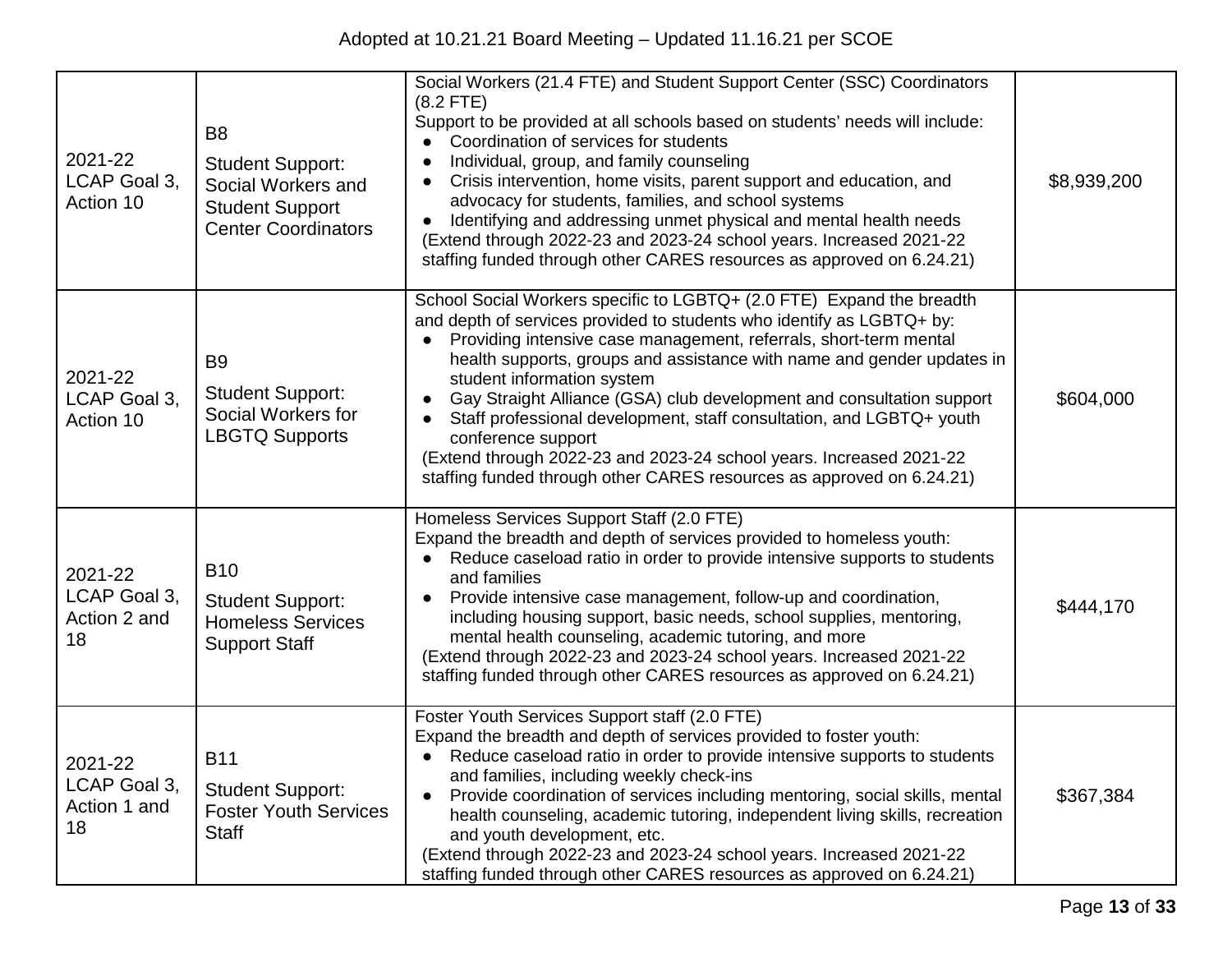| 2021-22<br>LCAP Goal 2,<br>Action 3<br>Expanded<br>Learning<br>Opportunities<br><b>Grant Plan</b>  | <b>B12</b><br>Increase number of<br>sites with expanded<br>learning (Before and<br>After School) Services | Expanded Learning (Before and After School): Maintain the expansion to<br>additional sites made possible by other COVID-related funding sources.<br>Provide additional slots for sites where demand exceeds capacity and provide<br>before school programming and late start sites. Expand staffing by one<br>additional specialist.<br>(Extend through 2022-23 and 2023-24 school years. Increased 2021-22<br>programming funded through Expanded Learning Opportunities Grant)                                                                                                                                                                                                                                                                                                                                                                                    | \$3,407,142 |
|----------------------------------------------------------------------------------------------------|-----------------------------------------------------------------------------------------------------------|---------------------------------------------------------------------------------------------------------------------------------------------------------------------------------------------------------------------------------------------------------------------------------------------------------------------------------------------------------------------------------------------------------------------------------------------------------------------------------------------------------------------------------------------------------------------------------------------------------------------------------------------------------------------------------------------------------------------------------------------------------------------------------------------------------------------------------------------------------------------|-------------|
| 2021-22<br>LCAP Goal 3,<br>Action 12<br>Expanded<br>Learning<br>Opportunities<br><b>Grant Plan</b> | <b>B13</b><br>Provide expanded<br>summer school<br>programming in 2024                                    | Provide expanded summer programming in 2024. (2022 and 2023 are<br>addressed by other COVID-related funding sources) This will be a continuation<br>of SummerMatters programming. It will focus on building relationships, physical<br>and mental health, connecting with families, and high dosage tutoring.<br>Programming will be offered at additional schools across the district including<br>elementary, K-8 and middle school sites. Programs will be offered one week<br>after the regular school year ends.                                                                                                                                                                                                                                                                                                                                               | \$5,142,963 |
| 2021-22<br>LCAP Goal 5,<br>Action 8<br>Expanded<br>Learning<br>Opportunities<br><b>Grant Plan</b>  | <b>B14</b><br>Maintain expansion of<br>Men's and Women's<br>Leadership Academy<br>through 2024            | Maintain the expansion of the Men's and Women's Leadership Academy. The<br>MWLA is SCUSD's conscious effort to intentionally combat the school-to-<br>prison-pipeline for underserved, low-income students of color by creating<br>supportive and productive learning environments. Through a framework of<br>Social Justice Youth Development, and with the active collaboration of district<br>administration, school counselors, certified teachers and youth voice, MWLA<br>empowers students through wraparound services that promote SEL, culturally<br>relevant and responsive leadership development, meaningful mentorship, and<br>academic support that engages students through their own means of learning.<br>(Extend through 2022-23 and 2023-24 school years. Increased 2021-22<br>programming funded through Expanded Learning Opportunities Grant) | \$1,500,000 |
| 2021-22<br>LCAP Goal 3,<br>Action 14<br>Expanded<br>Learning<br>Opportunities<br><b>Grant Plan</b> | <b>B15</b><br>Extend support for<br>American Indian<br><b>Education Program</b><br>(AIEP) through 2024    | Extend support for the American Indian Education Program (AIEP). AIEP<br>addresses the unique cultural, language, and educationally related academic<br>needs of American Indian students. The services provided are tutoring, reading<br>groups and classroom visits, cultural programs and events, college prep<br>programs, scholarship writing, student support and advocacy and milestone<br>celebrations. The AIEP serves students in grades K-12 throughout the District.<br>(Extend through 2022-23 and 2023-24 school years. Increased 2021-22<br>programming funded through Expanded Learning Opportunities Grant)                                                                                                                                                                                                                                        | \$250,000   |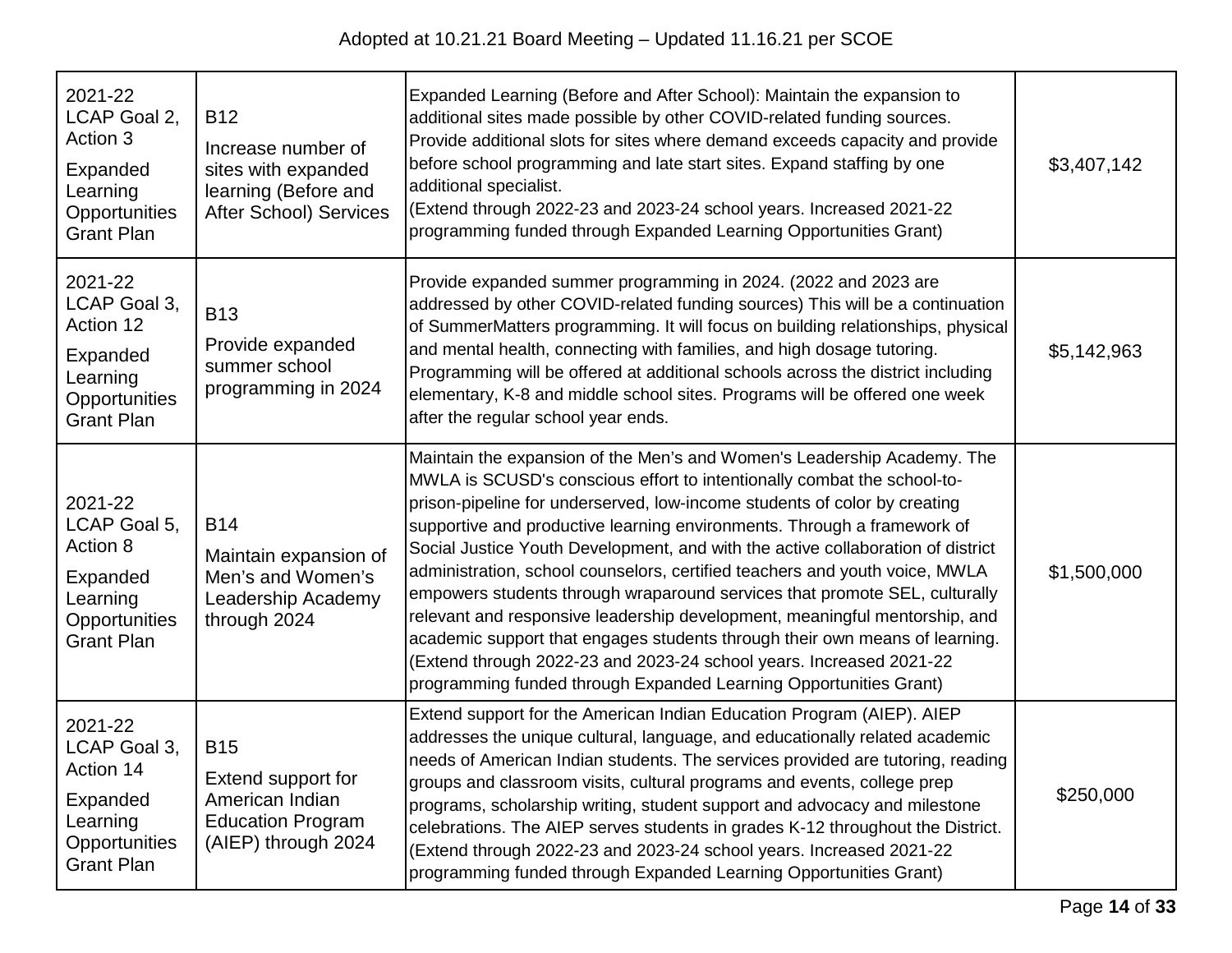| 2021-22<br><b>LCAP Goal 5</b>          | <b>B16</b><br>Expand<br>implementation of<br><b>Student Ambassador</b><br>program                                                       | Youth Development and Support Services oversees a student ambassador<br>program across elementary and middle school programs. Each participating<br>school site is served by two, trained high school ambassadors.                                                                                                                                                                                                                                                                                                                                                        | \$810,000    |
|----------------------------------------|-----------------------------------------------------------------------------------------------------------------------------------------|---------------------------------------------------------------------------------------------------------------------------------------------------------------------------------------------------------------------------------------------------------------------------------------------------------------------------------------------------------------------------------------------------------------------------------------------------------------------------------------------------------------------------------------------------------------------------|--------------|
| 2021-22<br>LCAP Goal 4,<br>Action 1    | <b>B17</b><br><b>Transformative SEL</b><br><b>Support for Schools</b>                                                                   | Continue to provide high-quality Social Emotional Learning (SEL) programming<br>and professional learning support for our school sites as part of a foundational,<br>universal approach to MTSS School Climate/Culture. Create MTSS Tier 1<br>calming corners in all SCUSD classrooms.                                                                                                                                                                                                                                                                                    | \$1,710,000  |
| 2021-22<br>LCAP Goal 4,<br>Action 4    | <b>B18</b><br><b>Antiracist Materials</b>                                                                                               | Provide high quality antiracist and culturally responsive materials and<br>resources to school sites through the updating of classroom libraries to include<br>culturally relevant books that reflect the lived experiences of our students and<br>bringing in living-history speakers that can speak to justice and equity in action.                                                                                                                                                                                                                                    | \$3,000,000  |
| 2021-22<br><b>LCAP Goal 3</b>          | <b>B19</b><br><b>Partner with Community</b><br><b>Based Organizations to</b><br>Address the Impact of<br><b>Lost Instructional Time</b> | Funding will support partnerships with Community Based Organizations<br>(CBOs) to address the academic, social, emotional, and mental health needs of<br>students. In particular, partnerships will focus on addressing gaps for student<br>groups whose outcomes demonstrate the most need, including low income<br>students, English Learners, Foster Youth, Homeless Youth, and Students with<br>Disabilities, African American students, American Indian or Alaska Native<br>students, Native Hawaiian or Pacific Islander students, and Hispanic/Latino<br>students. | \$1,000,000  |
| 2021-22<br>LCAP Goal 6,<br>Actions 1-4 | <b>B20</b><br>Data and Assessment<br>Support - Accountability<br>Coordinator and<br><b>Assessment Technician</b>                        | Accountability Coordinator (1.0 FTE) and Assessment Technician (1.0 FTE)<br>This strategic implementation of assessments plus progress monitoring data<br>will create an accurate view of individual student needs that will afford teachers<br>the opportunity to target instruction specific to individual student needs,<br>therefore addressing the learning loss which occurred due to the pandemic.                                                                                                                                                                 | \$840,000    |
| 2021-22<br><b>LCAP Goal 3</b>          | <b>B21</b><br><b>Educational Technology</b><br>for Students with<br><b>Disabilities</b>                                                 | Provide educational technology (including hardware, software, and<br>connectivity) for special education students and staff that aids in regular and<br>substantive educational interactions between students and their special<br>education service providers and special education department staff and<br>families. In addition, investment in staff training and access to technology which<br>improves the preparedness and response efforts of the district in the pandemic.                                                                                        | \$24,000,000 |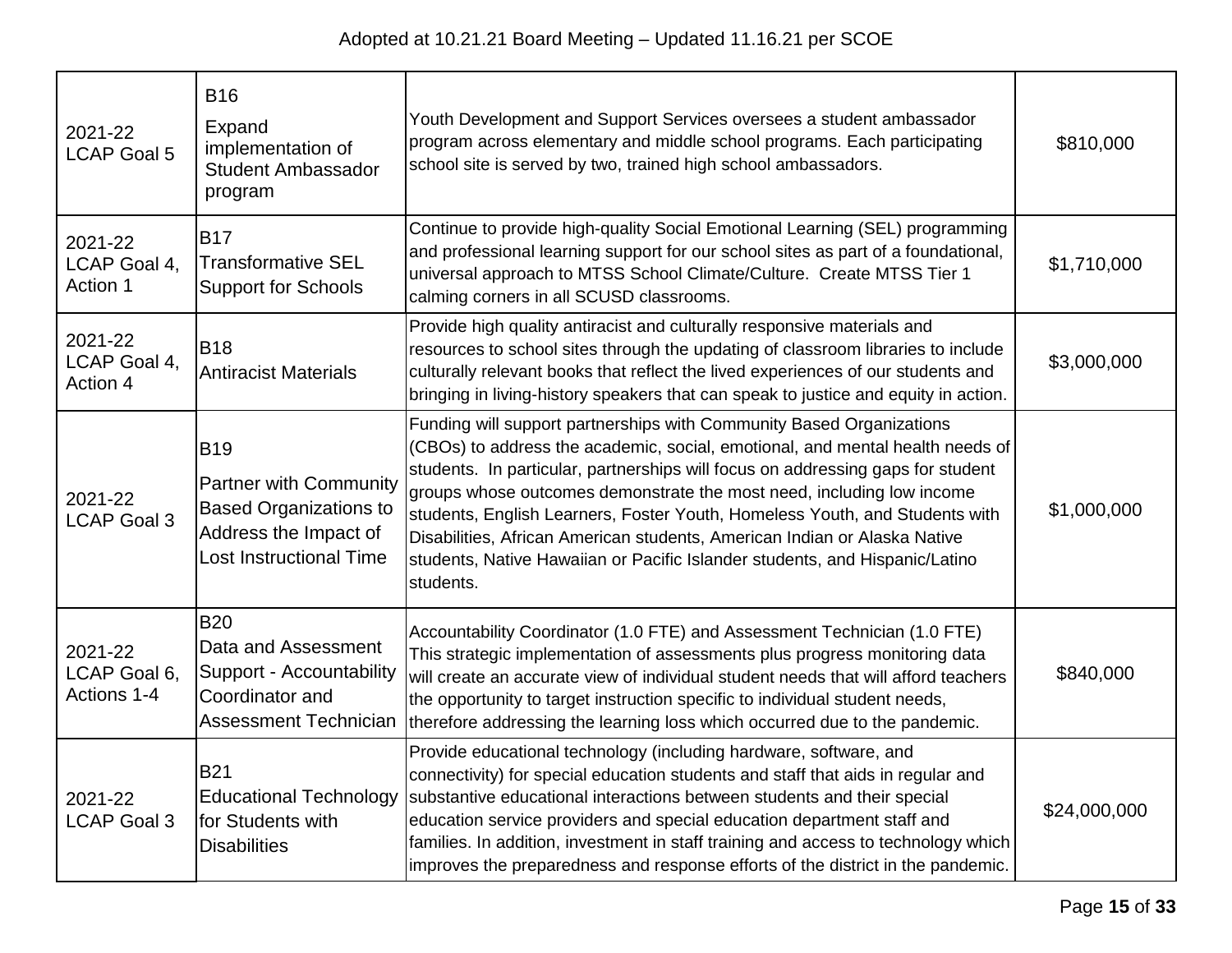| 2021-22<br><b>LCAP Goal 3</b>                 | <b>B22</b><br><b>Expanded Special</b><br><b>Education Staffing</b>                                          | Additional special education staffing to expand student access to appropriately<br>credentialed/licensed special education providers and district access to special<br>education leadership positions, which support the organization and appropriate<br>supervision of staff.                                                                                                                                                                                                                                                                                                                                                                                                                                                                                                                                                            | \$21,000,000 |
|-----------------------------------------------|-------------------------------------------------------------------------------------------------------------|-------------------------------------------------------------------------------------------------------------------------------------------------------------------------------------------------------------------------------------------------------------------------------------------------------------------------------------------------------------------------------------------------------------------------------------------------------------------------------------------------------------------------------------------------------------------------------------------------------------------------------------------------------------------------------------------------------------------------------------------------------------------------------------------------------------------------------------------|--------------|
| 2021-22<br>LCAP Goal 3,<br>Action 3           | <b>B23</b><br>Academic Equity:<br><b>School Psychologists</b><br>(Special Education)                        | School Psychologists (8.0 FTE)<br><b>Support Student Study Team process</b><br>Collaborate with teachers and principals<br>Provide direct services and supports for students<br>(Extend through 2022-23 and 2023-24 school years. Increased 2021-22<br>staffing funded through other CARES resources as approved on 6.24.21)                                                                                                                                                                                                                                                                                                                                                                                                                                                                                                              | 2,608,000    |
| 2021-22<br><b>LCAP Goal 3</b>                 | <b>B24</b><br>Administrators of<br><b>Teaching and Learning</b><br>(Special Education)                      | Administrators of Teaching and Learning (Special Education) (2.0 FTE)<br>Assist in planning the implementation of literacy programs, behavior<br>intervention models and other programs<br>Facilitate the coordination of inclusive teaching and collaboration<br>$\bullet$<br>programs at the school site;<br>Coordinate and/or conduct professional development and coaching<br>$\bullet$<br>activities at the school level to improve teaching and learning in both<br>general education and special education classrooms<br>Supervise, evaluate, and hold accountable the performance and<br>professionalism of assigned staff; interview and select employees, and<br>recommend transfers, reassignments, terminations, and disciplinary<br>actions; and plan, coordinate, and arrange for appropriate training of<br>assigned staff | \$645,984    |
| 2021-22<br><b>LCAP Goal 4</b>                 | <b>B25</b><br>Academic Equity: Board<br><b>Certified Behavior</b><br><b>Analysts (Special</b><br>Education) | Board Certified Behavior Analysts (BCBAs) (5.0 FTE)<br>Build foundational teaching and learning expectations related to<br>behavior<br>Follow-up support for individual students needing more assistance<br>Support continuum from general education to special education<br>Capacity building for positive behavior supports<br>(Extend through 2022-23 and 2023-24 school years. Increased 2021-22<br>staffing funded through other CARES resources as approved on 6.24.21)                                                                                                                                                                                                                                                                                                                                                             | \$1,716,960  |
| 2021-22<br>LCAP Goal 2,<br>Actions 5 and<br>6 | <b>B26</b><br>Academic Equity:<br><b>Secondary ELD Training</b><br>Specialist                               | Secondary ELD Training Specialist (1.0 FTE)<br>Support English Learner (EL) access to all content areas<br>Teacher training and support<br><b>Professional Learning</b><br>$\bullet$<br>Support site leaders and teachers with data analysis and review<br>(Extend through 2022-23 and 2023-24 school years. Increased 2021-22<br>staffing funded through other CARES resources as approved on 6.24.21)                                                                                                                                                                                                                                                                                                                                                                                                                                   | \$260,000    |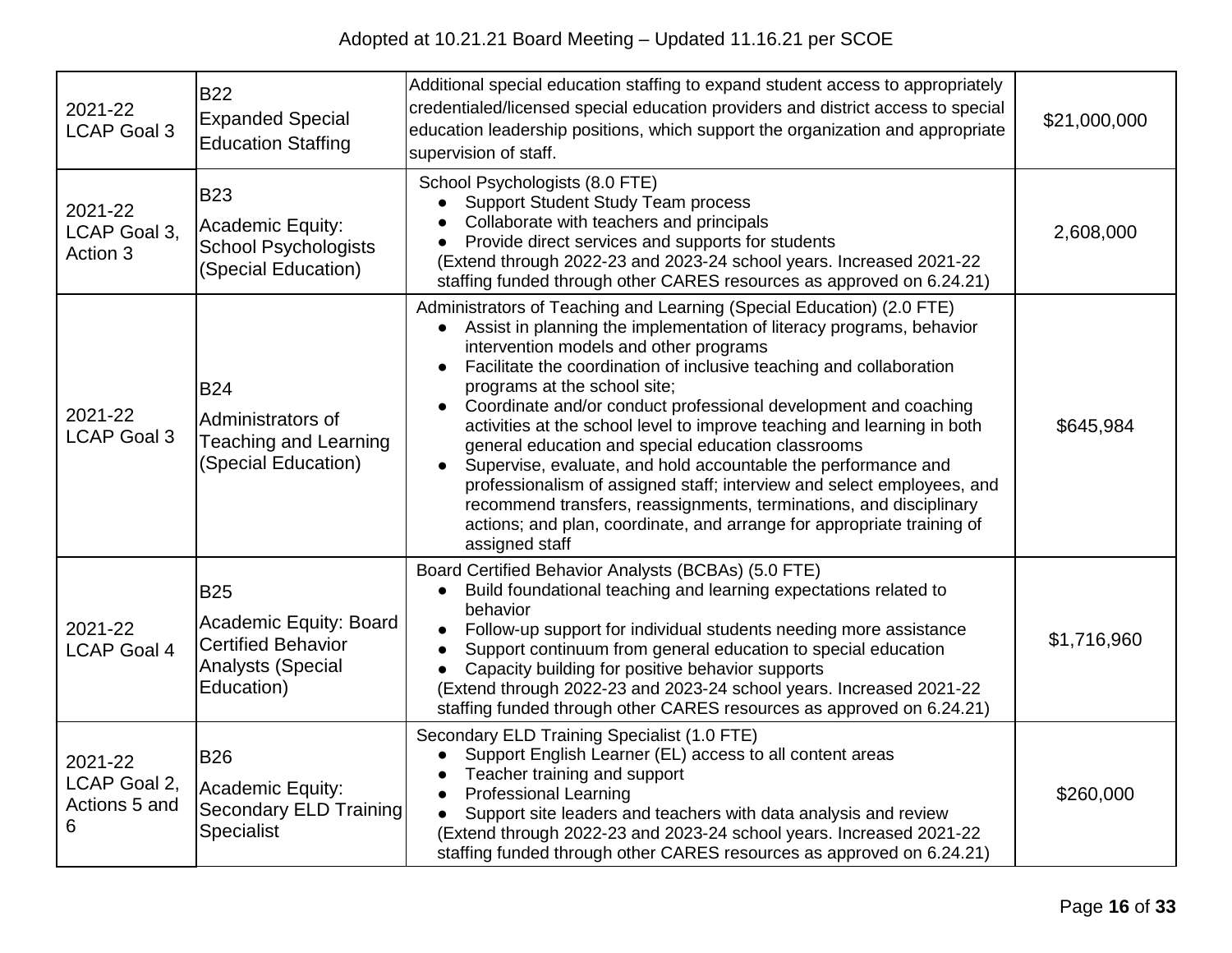| 2021-22<br>LCAP 1.8,<br>$\vert$ 2.17-20, 3.16,<br>$  4.5 - 6, 5.6  $ | <b>B27</b><br>School Site Grants to<br>Address the Impact of<br><b>Lost Instructional Time</b> | These funds will be made available to schools for use at the site level to<br>address the impact of lost instructional time. To access funding, sites will be<br>asked to submit a brief plan that includes a description of their proposed<br>action(s), intended outcomes, and method/frequency of progress monitoring.<br>Funds will be available through 2023-24. | \$4,500,000 |
|----------------------------------------------------------------------|------------------------------------------------------------------------------------------------|-----------------------------------------------------------------------------------------------------------------------------------------------------------------------------------------------------------------------------------------------------------------------------------------------------------------------------------------------------------------------|-------------|
|----------------------------------------------------------------------|------------------------------------------------------------------------------------------------|-----------------------------------------------------------------------------------------------------------------------------------------------------------------------------------------------------------------------------------------------------------------------------------------------------------------------------------------------------------------------|-------------|

# **Use of Any Remaining Funds**

A description of how the LEA will use any remaining ESSER III funds, as applicable.

## **Total ESSER III funds being used to implement additional actions**

\$35,282,564

| <b>Plan</b><br><b>Alignment (if</b><br>applicable) | <b>Action Title</b>                                                                                          | <b>Action Description</b>                                                                                                                                                                                                                                                                                                                                 | <b>Planned ESSER</b><br><b>III Funded</b><br><b>Expenditures</b> |
|----------------------------------------------------|--------------------------------------------------------------------------------------------------------------|-----------------------------------------------------------------------------------------------------------------------------------------------------------------------------------------------------------------------------------------------------------------------------------------------------------------------------------------------------------|------------------------------------------------------------------|
| 2021-22<br><b>LCAP Goal 3</b>                      | C <sub>1</sub><br><b>Team Engagement</b><br>specific to the needs of<br>Students with<br><b>Disabilities</b> | Invest in opportunities to engage diverse teams to monitor improvement, build<br>professional capacity, and build towards long-term restorative change. This<br>includes investments in adult professional learning for staff and community,<br>stakeholder engagement, and regular collaboration work which fosters<br>continuous improvement practices. | \$12,000,000                                                     |
| 2021-22<br>LCAP Goal 1,<br>Actions 2-3             | C <sub>2</sub><br>Establish college and<br>career readiness labs<br>at Middle Schools                        | Develop college and career ready labs at the middle school level Enroll first<br>group of students in grades 7 and 8 by 2022-23 and expand sections/grade<br>levels per site in 2023-24.                                                                                                                                                                  | \$721,000                                                        |
| 2021-22<br><b>LCAP Goal 1</b>                      | C <sub>3</sub><br><b>Implement State Seal</b><br>of Civic Engagement<br>(SSCE) program for<br>students       | State Seal of Civic Engagement implementation: Adopt SSCE criteria, establish<br>rubrics and inventory entry points for students, and create<br>opportunities/develop partnerships for engagement in existing K-12 curriculum                                                                                                                             | \$141,119                                                        |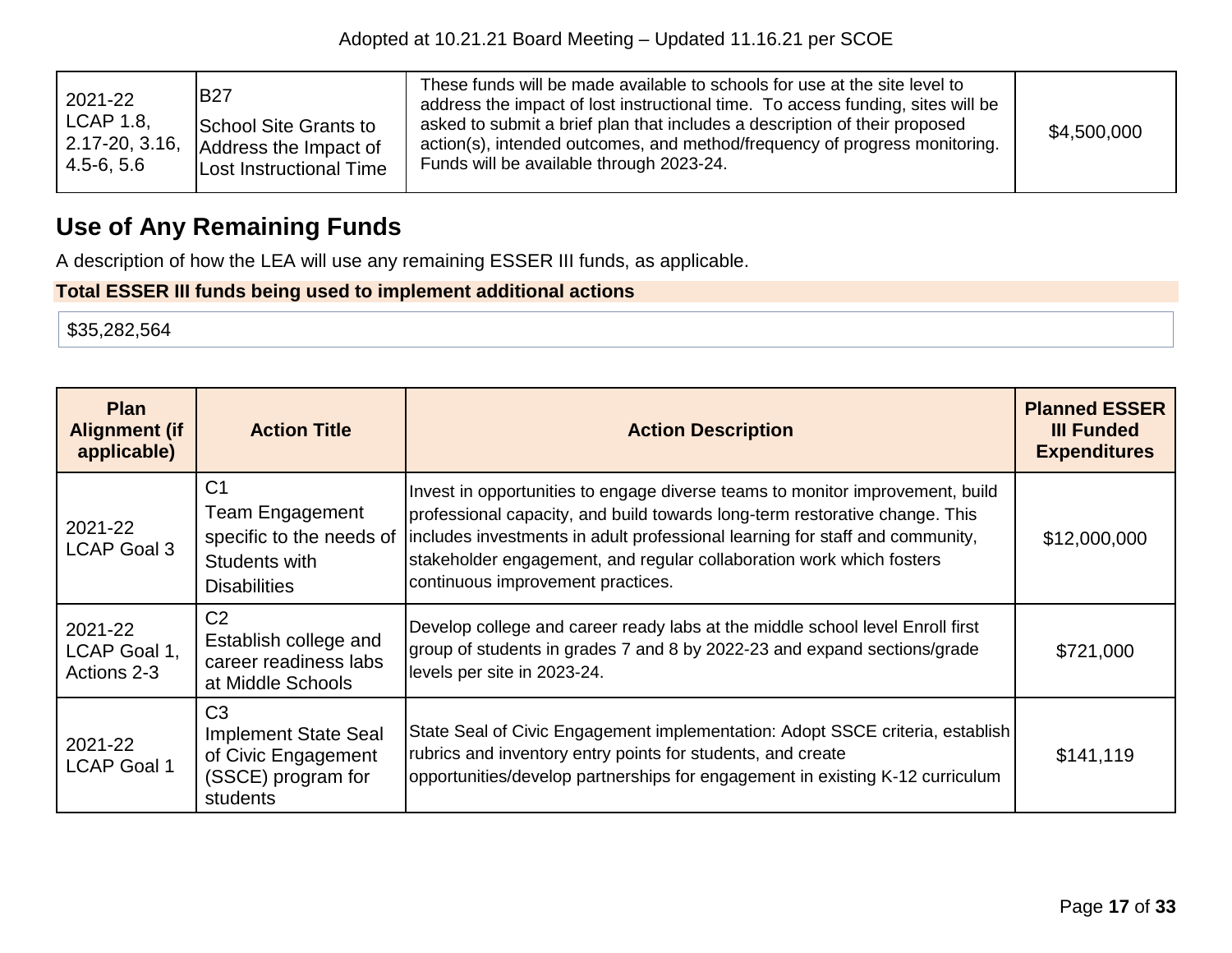| 2021-22<br>LCAP Goal 1,<br>Action 1  | C <sub>4</sub><br><b>Linked Learning</b><br>pathway opportunities<br>for students                       | Implementation of Linked Learning programs in high schools. Train all<br>administrators on Linked Learning components and support cohort scheduling<br>for additional linked learning pathways. Additional teacher FTE to support<br>cohort scheduling.                                                                                                                                                                                                                                                                                                                                                                                                                                                                                                                                                              | \$1,505,392 |
|--------------------------------------|---------------------------------------------------------------------------------------------------------|----------------------------------------------------------------------------------------------------------------------------------------------------------------------------------------------------------------------------------------------------------------------------------------------------------------------------------------------------------------------------------------------------------------------------------------------------------------------------------------------------------------------------------------------------------------------------------------------------------------------------------------------------------------------------------------------------------------------------------------------------------------------------------------------------------------------|-------------|
| 2021-22<br>LCAP Goal 2,<br>Action 21 | C <sub>5</sub><br><b>Student Opportunities:</b><br>College/Career<br>Experiences                        | Coordinate visits to colleges, universities and opportunities with business<br>industry partners. Targeted focus groups include Homeless Youth, Foster<br>Youth, English Learners, and Students with Disabilities<br>Ensure California College Guidance Initiative (CCGI) lessons are being<br>implemented with fidelity and aligned to enrichment activities<br>College visits will be inclusive of all segments (Community College, CSU,<br>UC, and Private Universities)<br>Establish partnerships with business industry partners to provide<br>students and parents with experiential and informational experiences<br>Implement college and career fairs<br>(Extend through 2022-23 and 2023-24 school years. Increased 2021-22<br>programming funded through other CARES resources as approved on<br>6.24.21) | \$576,000   |
| 2021-22<br><b>LCAP Goal 2</b>        | C <sub>6</sub><br><b>Academic Equity:</b><br><b>Education Technology</b><br><b>Training Specialists</b> | Education Technology Training Specialist (4.0 FTE)<br>Design and develop models of enhanced instruction for teachers<br>Professional learning on core and intervention materials<br>Classroom support for teachers on technology<br>$\bullet$                                                                                                                                                                                                                                                                                                                                                                                                                                                                                                                                                                        | \$1,040,000 |
|                                      | C <sub>7</sub><br><b>Nutrition Services Hiring</b><br><b>Bonuses</b>                                    | Nutrition Services will provide hiring bonuses to ensure access to school meals<br>for our students. Currently the Nutrition Services department has multiple<br>vacancies and is unable to keep pace with hiring and resignations/ retirements.<br>The severe lack of staffing impacts student access to meals due to long lines<br>during the meal periods. Studies show hungry students do not do well<br>academically, develop other health related issues, develop classroom<br>behavioral concerns, and regular school attendance declines.                                                                                                                                                                                                                                                                    | \$300,000   |
|                                      | C <sub>8</sub><br><b>Nutrition Services:</b><br>Temporary Increase in<br><b>Hours for Staff</b>         | This action will increase hours and benefits for employees in Nutrition Services.<br>Extended hours are needed for many of our current food service staff who work<br>3 hours per day. They are needed in the morning and additionally need to stay<br>later for cleanup. The increased hours also help with the increased food<br>production needed for lunch. The temporary increases in hours and benefits<br>will help stabilize our workforce, reduce staff turnover, and address COVID<br>needs like bell schedules and increased meal counts.                                                                                                                                                                                                                                                                 | \$3,746,779 |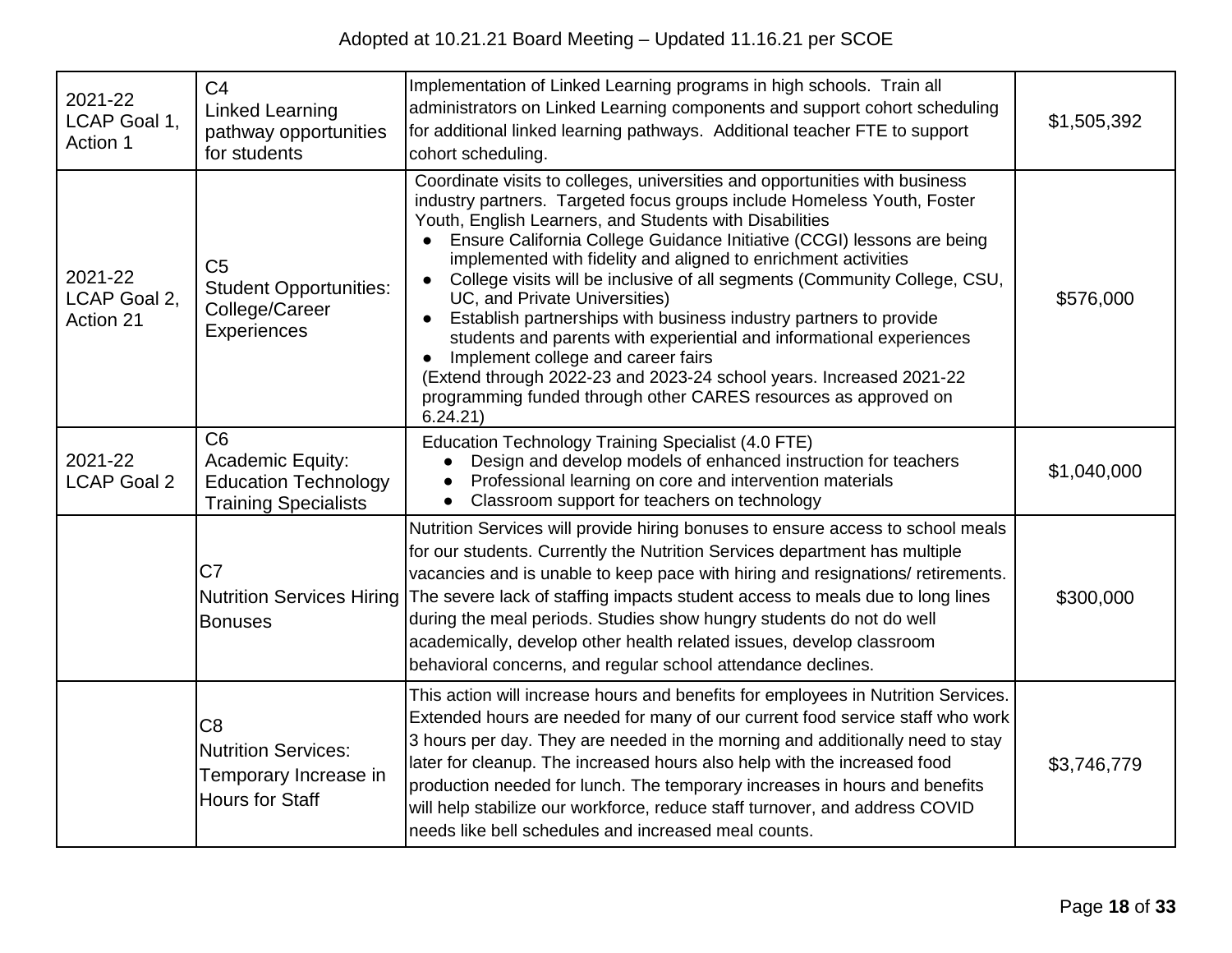| 2021-22<br>LCAP Goal 8,<br>Action 4 | C <sub>9</sub><br><b>Classified Employee</b><br><b>Teacher Development</b><br>Pipeline | This action will create a bachelor degree-credential pathway; the program will<br>allow employees to continue to work while attending evening and online<br>courses. The highlight of the program is providing fiscal resources to help<br>alleviate the financial burdens of pursuing a degree and a teaching credential.<br>We will continue to offer assistance for books, fees and tuition.                                                                                                                                   | \$180,000    |
|-------------------------------------|----------------------------------------------------------------------------------------|-----------------------------------------------------------------------------------------------------------------------------------------------------------------------------------------------------------------------------------------------------------------------------------------------------------------------------------------------------------------------------------------------------------------------------------------------------------------------------------------------------------------------------------|--------------|
| 2021-22<br><b>LCAP Goal 8</b>       | C10<br><b>Staff Recruitment and</b><br>Retention                                       | This action will increase our presence in the community and around the nation<br>to recruit highly qualified individuals and retain valued employees, which will<br>improve student outcomes. Attracting and retaining excellent educators is one<br>of the most important drivers of a well-functioning Human Resources<br>department. It is particularly hard for school districts serving populations of low-<br>income students and students of color, because teacher attrition<br>disproportionately impacts these schools. | \$375,000    |
| 2021-22<br><b>LCAP Goal 4</b>       | C <sub>11</sub><br>Safety                                                              | Staffing and resources to support alternative district safety programs that focus<br>on improving school climate and ensuring that students feel welcomed and safe<br>in district schools. Efforts will be focused on preventing and intervening on<br>issues that lead to crisis and violence.                                                                                                                                                                                                                                   | \$1,000,000  |
|                                     | Other                                                                                  | Indirect Costs (3.87%) and FTE to support implementation and related activities<br>(5%)                                                                                                                                                                                                                                                                                                                                                                                                                                           | \$13,697,274 |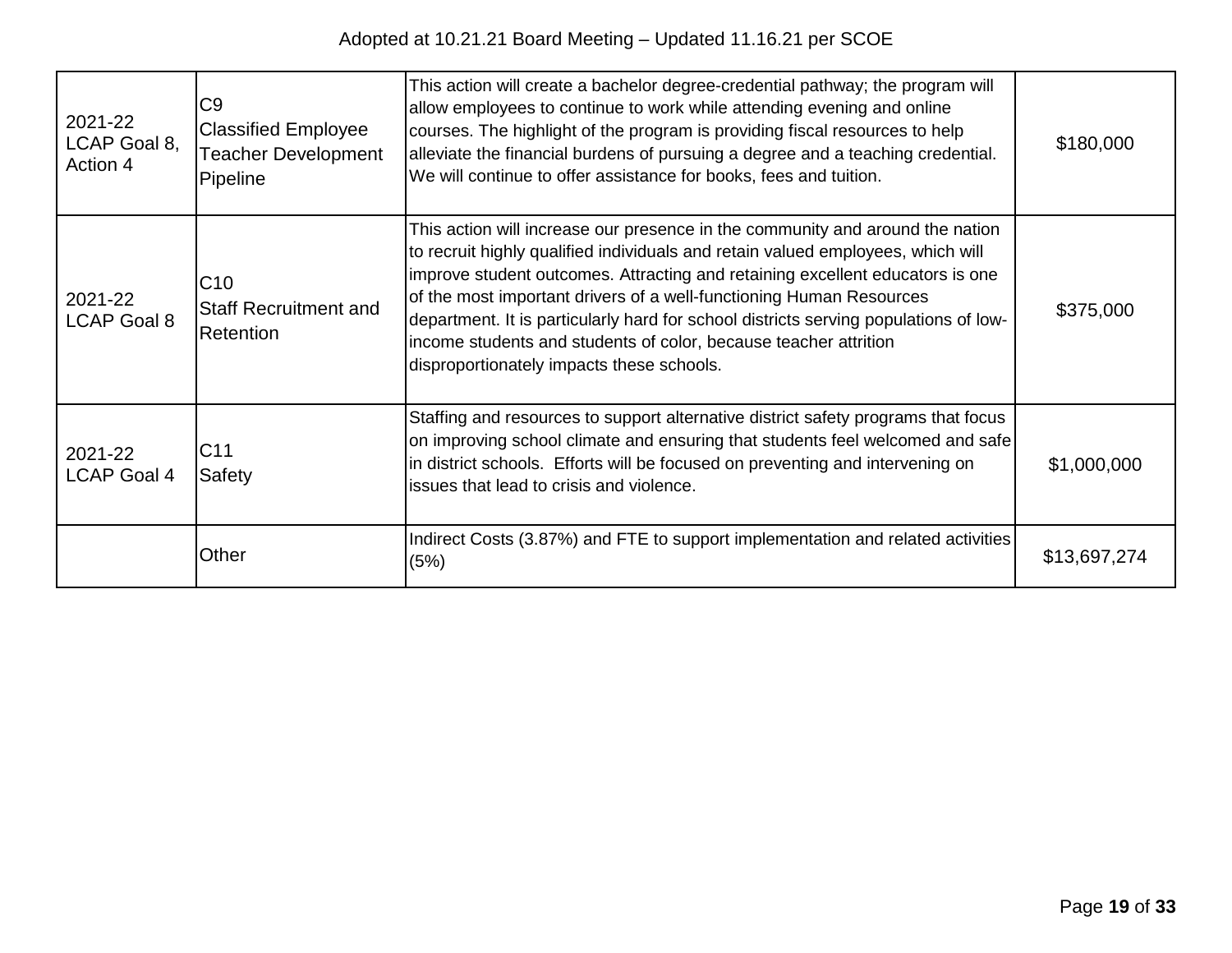# **Ensuring Interventions are Addressing Student Needs**

The LEA is required to ensure its interventions will respond to the academic, social, emotional, and mental health needs of all students, and particularly those students most impacted by the COVID–19 pandemic. The following is the LEA's plan for ensuring that the actions and expenditures in the plan are addressing the identified academic, social, emotional, and mental health needs of its students, and particularly those students most impacted by the COVID–19 pandemic.

| <b>Action Title(s)</b>                                                                                                                                  | <b>How Progress will be Monitored</b>                                                                                                                                                                                                                                         | <b>Frequency of Progress</b><br><b>Monitoring</b>           |
|---------------------------------------------------------------------------------------------------------------------------------------------------------|-------------------------------------------------------------------------------------------------------------------------------------------------------------------------------------------------------------------------------------------------------------------------------|-------------------------------------------------------------|
| (A1) Health Services: Nurses and<br><b>Health Aides</b><br>(A2) Health Services: Staff to support<br>504 process and coordinate<br>educational services | a. Staff to student caseload ratios<br>b. Number of health screenings performed<br>Number of trainings provided<br>$C_{\cdot}$<br>d. Percentage of 504 processes completed within established<br>timeline and adhering to all procedural safeguards                           | a. Annually<br>Quarterly<br>b.<br>Quarterly<br>d. Quarterly |
| (A3) Shade Structures to Expand<br><b>Social Distance Opportunities</b><br>(A4) Ventilation to provide air<br>exchange at school sites                  | Completion of projects at identified sites.<br>a <sub>1</sub><br>b. Percentage of students with access to shade structures                                                                                                                                                    | a. Ongoing<br>b. Annually                                   |
| (A5) Staffing and supplies to mitigate<br>the spread of COVID-19 and safely<br>operate schools                                                          | Number of COVID-19 cases and quarantined students as<br>measured by the district's COVID-19 Dashboard.                                                                                                                                                                        | Monthly                                                     |
| (B1) Guidance and Career Counseling                                                                                                                     | a. Percentage of K-6 students participating in a college or<br>career awareness experiences<br>b. Percentage of grade 9-12 grade students participating in<br>dual enrollment<br>c. Percentage of grade 9-12 students participating in a<br>college or career awareness event | a. Annually<br>b. Annually<br>c. Annually                   |
| (B2) Student Opportunities: 6 <sup>th</sup> Grade<br><b>Science Camp Experiences</b>                                                                    | Number and percentage of 6th grade students who participate in<br>6th grade science camp expereinces such as the Sly Park<br>Outdoor Education trip.                                                                                                                          | Annually                                                    |
| (B3) Student Opportunities: Visual<br>and Performing Arts<br>(B4) Healthy HeARTS and Minds<br>Program: Mental Health Support<br>through the Arts        | a. Weekly check-ins with the teaching artists and mentors by<br>Sacramento County Office of Education (SCOE) staff<br>Monthly check-ins with designated school personnel<br>b.<br>(usually school psychologists or counselors)<br>c. Exit surveys with all participants.      | a. Weekly<br>Monthly<br>b.<br>c. Annually<br>(Summative)    |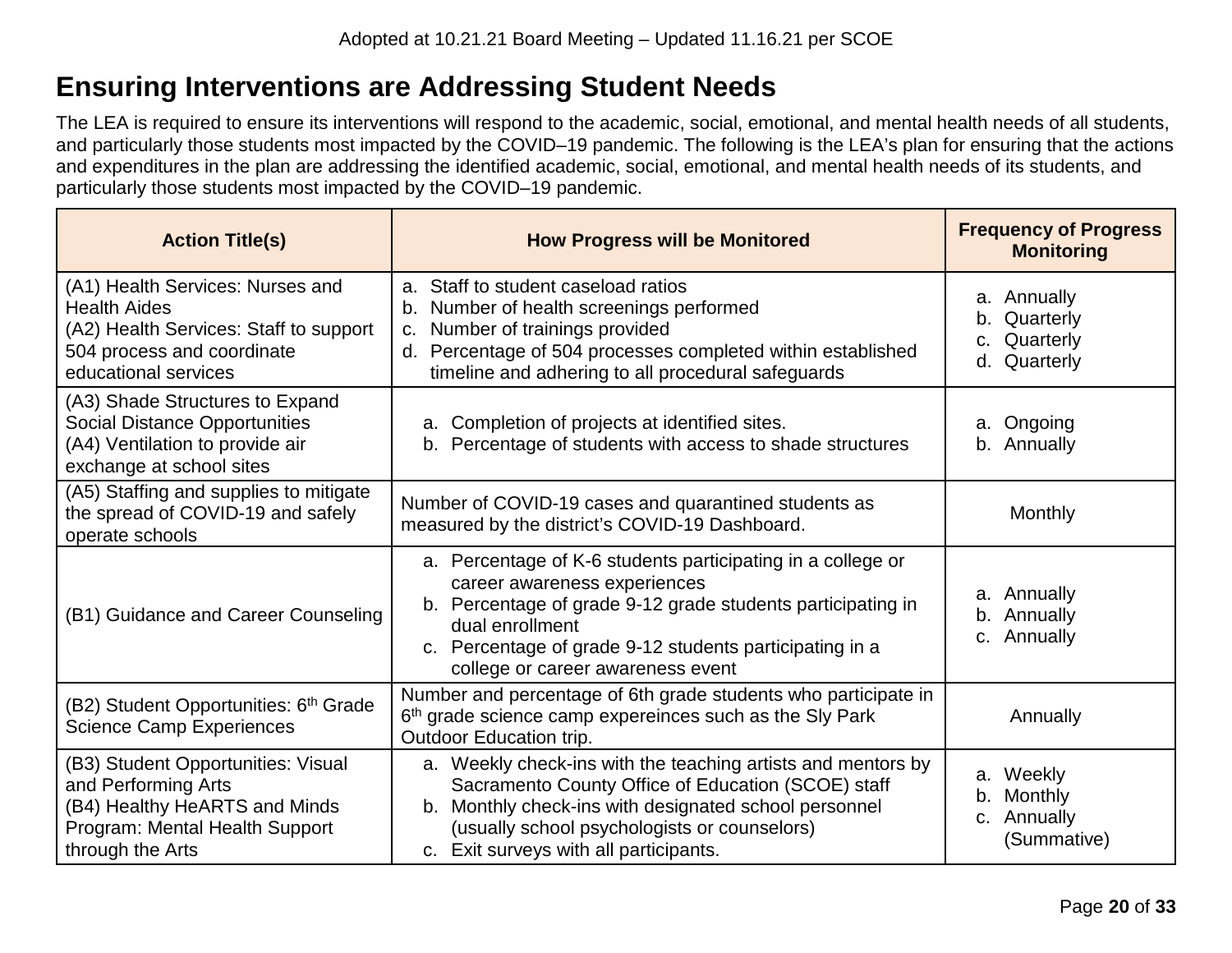| (B5) Tutoring for Foster and<br><b>Homeless Youth</b>                                                                                            | a. Number of students served through tutoring efforts<br>b. District common assessment results for Foster and<br><b>Homeless Youth</b>                                                                                                                          | a. Quarterly<br>b. 2 Interims and 1<br>End-of-Year<br>assessment                                                                           |
|--------------------------------------------------------------------------------------------------------------------------------------------------|-----------------------------------------------------------------------------------------------------------------------------------------------------------------------------------------------------------------------------------------------------------------|--------------------------------------------------------------------------------------------------------------------------------------------|
| (B6) Positive Behavioral Interventions<br>and Supports: Coaching and<br>Coordination                                                             | a. Number of sites fully implementing PBIS model<br>b. Reduction in suspension rate and office referrals                                                                                                                                                        | a. Annually<br>b. Quarterly                                                                                                                |
| (B7) Attendance and Engagement:<br><b>Child Welfare and Attendance</b><br><b>Specialists</b>                                                     | a. Chronic Absenteeism Rate<br>b. Attendance Rate (% of students attending 96% of the time<br>or more)                                                                                                                                                          | a. Quarterly<br>b. Quarterly                                                                                                               |
| (B8) Student Support: Social Workers<br>and Student Support Center<br>Coordinators<br>(B9) Student Support: Social Workers<br>for LBGTQ Supports | a. Percentage of students identified by Early Identification<br>and Intervention System (EIIS) that receive responsive<br>services from staff<br>b. Number of Professional Learning opportunities provided<br>and number of staff participating                 | a. Quarterly<br>b. Quarterly                                                                                                               |
| (B10) Student Support: Homeless<br><b>Services Support Staff</b><br>(B11) Student Support: Foster Youth<br><b>Services Staff</b>                 | a. Percentage of homeless and foster youth identified by<br>Early Identification and Intervention System (EIIS) that<br>receive responsive services from staff<br>b. Attendance rate for FY and HY<br>c. Staff to student caseload ratios for FY and HY         | a. Quarterly<br>b. Quarterly<br>c. Annually                                                                                                |
| (B12) Increase number of sites with<br>expanded learning (Before and After<br><b>School) Services</b>                                            | a. Number of students served<br>b. Attendance rate of participating students<br>c. Suspension rate of participating students<br>d. Chronic absenteeism rate of participating students<br>e. District common assessment performance of participating<br>students | a. Annually<br>Semi-annually<br>b.<br>Semi-annually<br>$C_{\cdot}$<br>d. Semi-annually<br>e. 2 Interims and 1<br>End-of-Year<br>assessment |
| (B13) Provide expanded summer<br>school programming in 2024                                                                                      | a. Teachers will conduct pre and post assessments<br>b. Kelvin Survey designed around Identity, Agency, Belonging<br>and Mental Health and Wellness                                                                                                             | a. At beginning and<br>end of summer<br>programming<br>b. At beginning and<br>end of summer<br>programming                                 |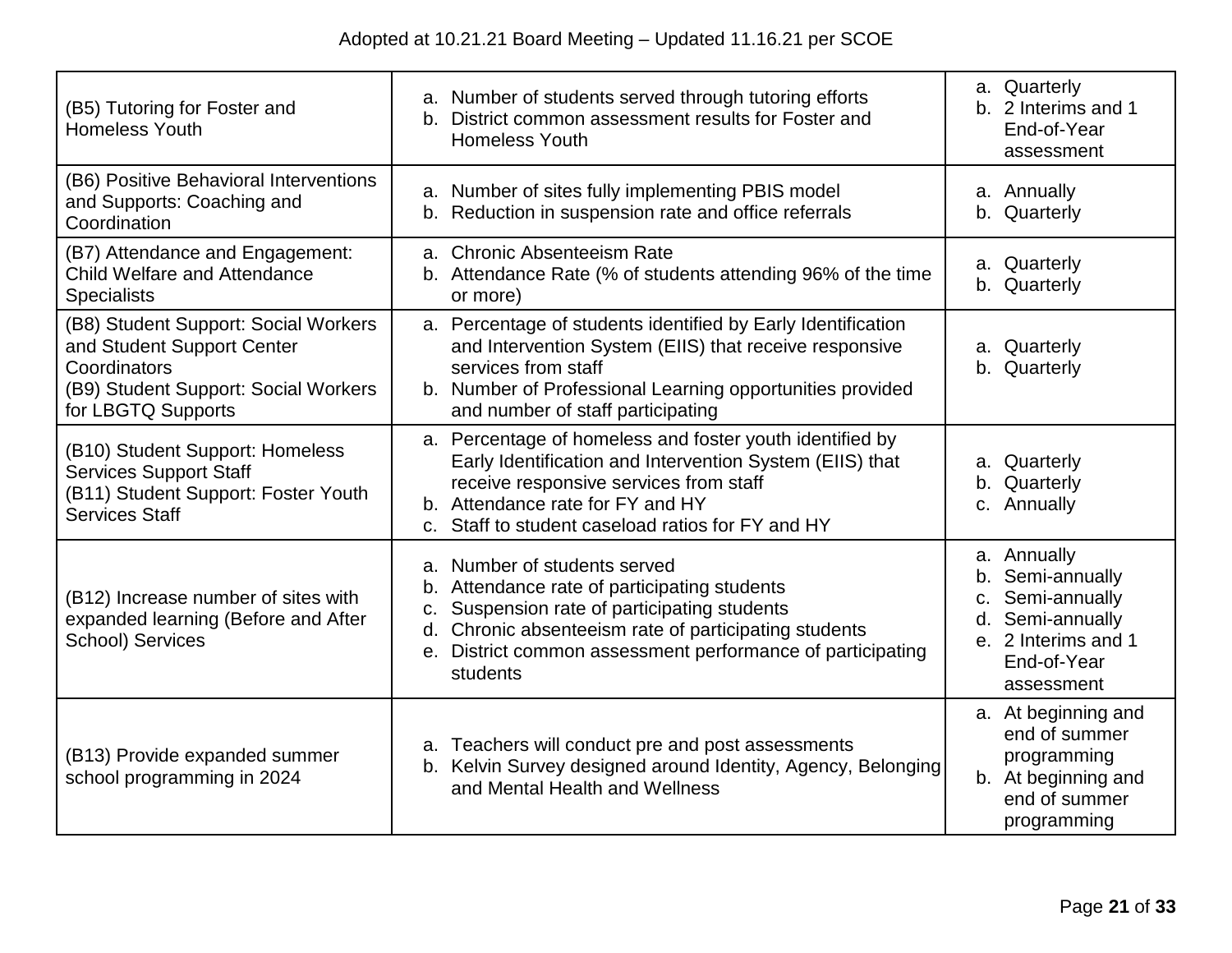| (B14) Maintain expansion of Men's<br>and Women's Leadership Academy<br>through 2024                                 | a. Graduation Rate of participants<br>b. Students will be able to develop a college/career path plan.                                                                                                                                                   | a. Annually and<br>ongoing (through<br>on-track graduation<br>status and<br>development of C/C<br>path plans)<br>b. Annually |
|---------------------------------------------------------------------------------------------------------------------|---------------------------------------------------------------------------------------------------------------------------------------------------------------------------------------------------------------------------------------------------------|------------------------------------------------------------------------------------------------------------------------------|
| (B15) Extend support for American<br>Indian Education Program (AIEP)<br>through 2024                                | a. Number of students who are accessing AIEP services<br>Grades (% receiving D/F grades)<br>Attendance rate<br>$C_{\cdot}$<br>Performance on district common assessments<br>d.                                                                          | a. Annually<br>Semi-annually<br>b.<br>Quarterly<br>C.<br>d. 2 Interims and 1<br>End-of-Year<br>assessment                    |
| (B16) Expand implementation of<br>Student Ambassador program                                                        | a. Number of students serving as ambassadors<br>b. Number of students served by ambassadors.                                                                                                                                                            | a. Annually<br>b. Annually                                                                                                   |
| (B17) Transformative SEL Support for<br><b>Schools</b><br><b>Restorative Justice</b><br>(B19) Anti-Racist Materials | a. School Climate Survey<br>b. Kelvin Pulse surveys<br>c. Site-walk-through observations<br>d. Empathy interviews and focus groups                                                                                                                      | a. Two times per year<br>(fall, spring)<br>b. Ongoing<br>Ongoing<br>C.<br>d. Ongoing                                         |
| (B19) Partner with Community Based<br>Organizations to Address the Impact<br>of Lost Instructional Time             | a. Number of students served<br>b. Hours of student service<br>c. Types of supports and interventions provided                                                                                                                                          | Annually                                                                                                                     |
| (B20) Data and Assessment Support -<br><b>Accountability Coordinator and</b><br><b>Assessment Technician</b>        | a. Completion of program effectiveness evaluations<br>b. Administration of MTSS-related assessment programs<br>c. Provision of professional learning to improve data literacy                                                                           | a. Annually<br>b. Annually<br>c. Annually                                                                                    |
| (B21) Educational Technology for<br><b>Students with Disabilities</b>                                               | a. Student and staff access to technology equipment<br>b. Number of reports from families about not being able to<br>contact service providers,<br>c. California Healthy Kids Survey data<br>d. Compliance data regarding special education assessments | a. Annually<br>b. Annually<br>c. Annually<br>d. Annually                                                                     |
| (B22) Expanded Special Education<br>Staffing                                                                        | a. Number of vacant special education positions<br>b. Student to service provider ratios<br>c. Special education staff participation on MTSS and SST site                                                                                               | a. Annually<br>b. Annually<br>c. Annually                                                                                    |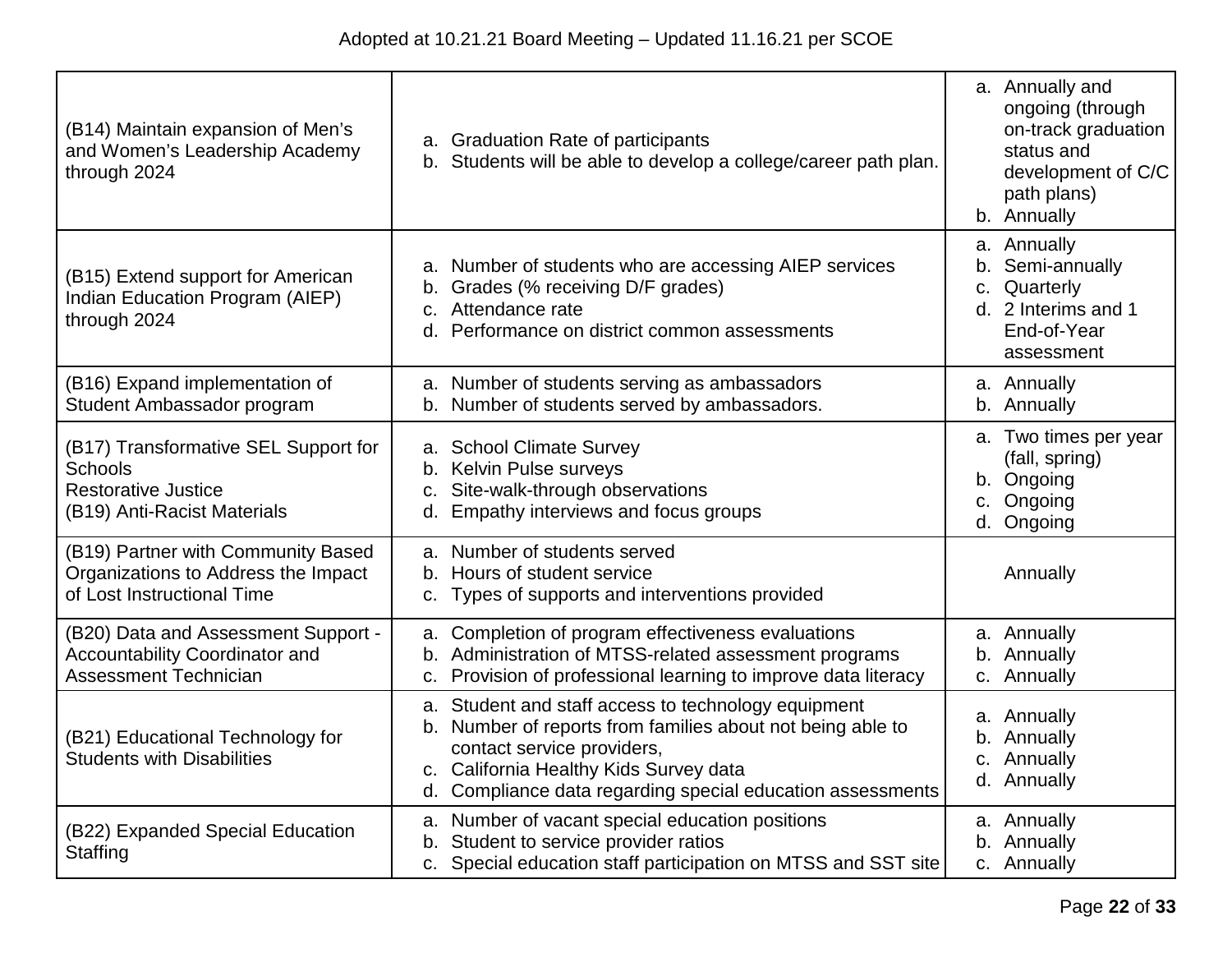|                                                                                                                                                                       | teams.                                                                                                                                                                                                                                                                                                              |                                                                                                                                    |
|-----------------------------------------------------------------------------------------------------------------------------------------------------------------------|---------------------------------------------------------------------------------------------------------------------------------------------------------------------------------------------------------------------------------------------------------------------------------------------------------------------|------------------------------------------------------------------------------------------------------------------------------------|
| (B23) Academic Equity: School<br><b>Psychologists (Special Education)</b><br>(B24) Academic Equity:<br>Administrators of Teaching and<br>Learning (Special Education) | a. Number of students served<br>b. Percentage of Student Support Team (SST) meetings that<br>include a school psychologist and/or Speech Pathologist<br>c. Number of professional learning experiences provided<br>d. Expanded implementation of a system of support at a Tier<br>1 and Tier 2 level                | a. Annually<br>b. Annually<br>c. Annually                                                                                          |
| (B25) Academic Equity: Board<br><b>Certified Behavior Analysts (Special</b><br>Education)                                                                             | a. Number of students served<br>b. Expected reduction in number of Students with Disabilities<br>moving to more restrictive settings                                                                                                                                                                                | a. Annually<br>b. Annually                                                                                                         |
| (B26) Academic Equity: Secondary<br><b>ELD Training Specialist</b>                                                                                                    | a. Attendance at ELD/ELA team meetings and one-on-one<br>meetings<br>b. Staff evaluation process<br><b>Principal exit interviews</b><br>c.<br>Needs assessments<br>d.<br>e. Teacher surveys                                                                                                                         | a. Weekly/monthly<br>b. Initial, mid-year, and<br>end-of-year<br>c. End of Year for exit<br>interviews<br>d. Ongoing<br>e. Ongoing |
| (B27) School Site Grants to Address<br>the Impact of Lost Instructional Time                                                                                          | Description of progress monitoring strategies will be required of<br>sites who submit proposals for funding to address the impact of<br>lost instructional time in their local context.                                                                                                                             | Annually                                                                                                                           |
| (C1) Team Engagement specific to<br>the needs of Students with Disabilities                                                                                           | a. Number of offers for adult professional learning<br>opportunities<br>b. Participation rates in trainings and collaboration<br>c. Review of requests for feedback regarding learning<br>opportunities                                                                                                             | a. Annually<br>b. Annually<br>Ongoing<br>C.                                                                                        |
| (C2) Establish college and career<br>readiness labs at Middle Schools<br>(C5) Student Opportunities:<br>College/Career Experiences                                    | a. Total enrollment and attendance rate in the college and<br>career ready labs<br>b. Number of students enrolling in a high school Career and<br><b>Technical Education (CTE) pathway</b><br>c. Number of students completing a specialty HS application.<br>d. Number of students participating in college/career | a. Annually<br>b. Annually<br>Annually<br>C.<br>Annually<br>d.<br>e. Annually<br>f.<br>Annually                                    |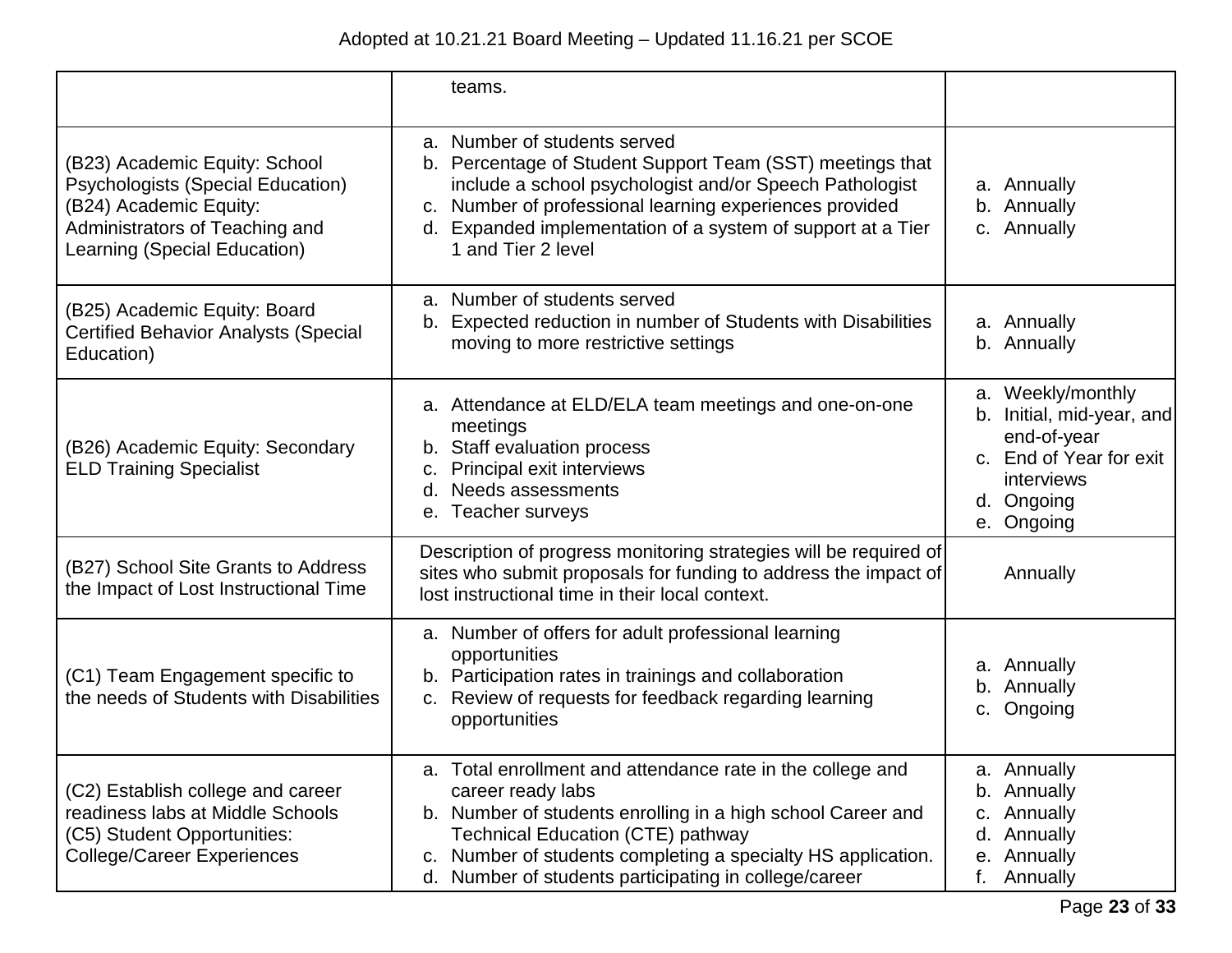|                                                                                                                       | experiences<br>e. Percentage of students completing the FAFSA<br>f. Percentage of students applying to at least 1 Institution of<br><b>Higher Education (IHE)</b>                                                                                                                                                                                      |                                                          |
|-----------------------------------------------------------------------------------------------------------------------|--------------------------------------------------------------------------------------------------------------------------------------------------------------------------------------------------------------------------------------------------------------------------------------------------------------------------------------------------------|----------------------------------------------------------|
| (C3) Implement State Seal of Civic<br>Engagement (SSCE) program for<br>students                                       | a. Total number of students who earn the SSCE<br>b. Number of students completing a service-learning project.                                                                                                                                                                                                                                          | a. Annually<br>b. Quarterly                              |
| (C4) Linked Learning pathway<br>opportunities for students                                                            | a. Total number of students who are enrolled, persist, and<br>ultimately earn 'completer' status<br>b. Number of pathway participants who graduate and<br>complete the A-G course pattern<br>c. Percentage of students receiving 1 or more D/F grades<br>d. Percentage of students earning college credit<br>earning/participating in dual enrollment. | a. Annually<br>b. Annually<br>c. Annually<br>d. Annually |
| (C6) Academic Equity: Education<br><b>Technology Training Specialists</b>                                             | a. Number of professional learning opportunities provided<br>b. Number of teachers/staff participating<br>c. Completion and availability of enhanced instruction models<br>for teachers                                                                                                                                                                | a. Semi-annually<br>b. Semi-annually<br>c. Annually      |
| (C7) Nutrition Services Hiring<br><b>Bonuses</b><br>(C8) Nutrition Services: Temporary<br>Increase in Hours for Staff | a. Number of applicants<br>b. Number of remaining vacancies in Nutrition Services<br>Staff turnover rates and total counts of meals served.                                                                                                                                                                                                            | a. Semi-annually<br>b. Semi-annually<br>c. Semi-annually |
| (C9) Classified Employee Teacher<br><b>Development Pipeline</b>                                                       | Monitoring of diversity among teaching staff                                                                                                                                                                                                                                                                                                           | Annually                                                 |
|                                                                                                                       | (C10) Staff Recruitment and Retention   Number of classroom teacher vacancies                                                                                                                                                                                                                                                                          | Annually                                                 |
| (C11) Safety                                                                                                          | Number of police contacts with students                                                                                                                                                                                                                                                                                                                | Quarterly                                                |
| Other: Indirect Costs and FTE to<br>support implementation and related<br>activities                                  | Progress of overall ESSER III implementation as measured by the<br>rate of total ESSER III expenditures over the course of the<br>funding timeline.                                                                                                                                                                                                    | Interim financial reports                                |
|                                                                                                                       |                                                                                                                                                                                                                                                                                                                                                        |                                                          |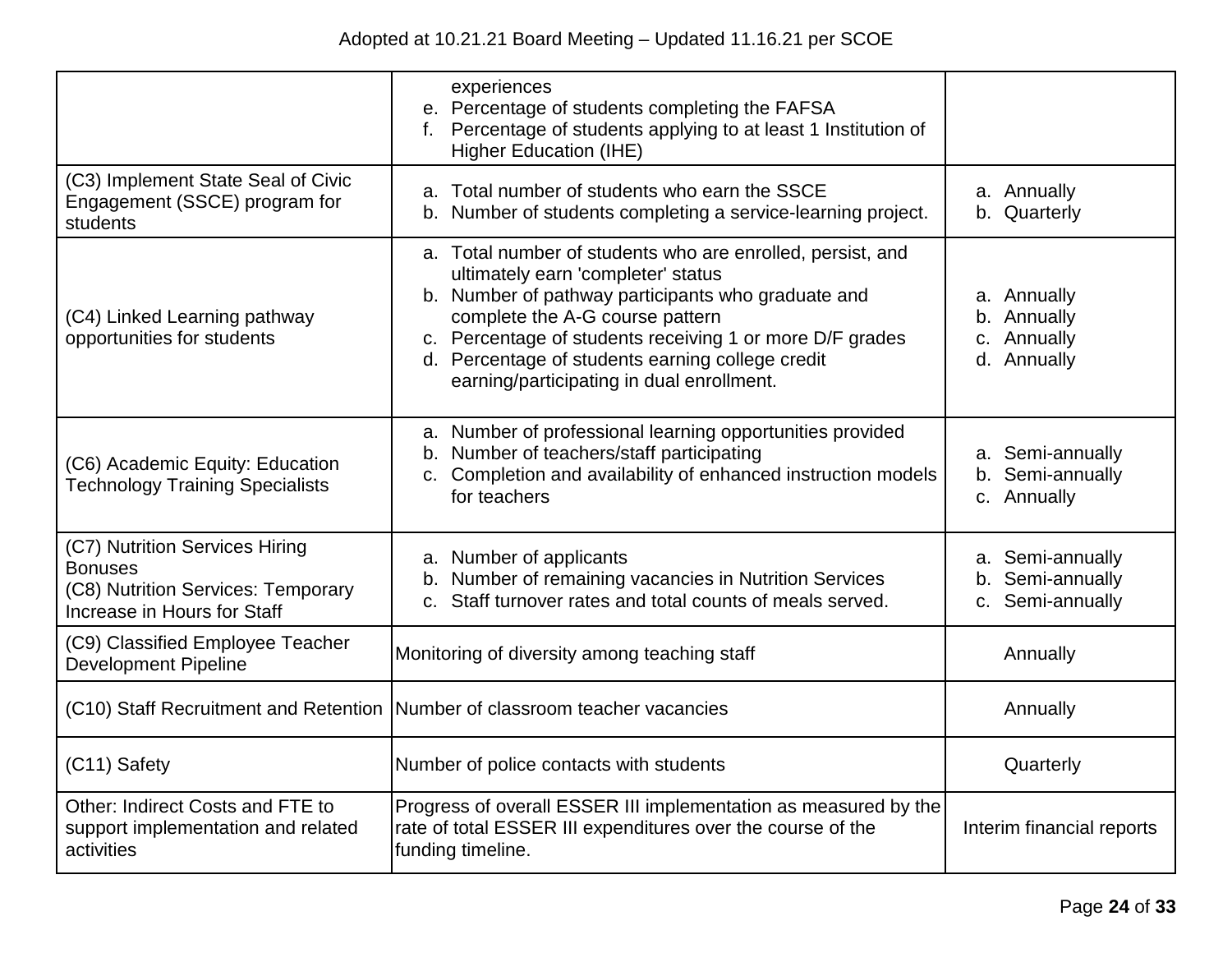# **ESSER III Expenditure Plan Instructions**

### **Introduction**

School districts, county offices of education (COEs), or charter schools, collectively known as local educational agencies (LEAs), that receive Elementary and Secondary School Emergency Relief (ESSER) funds under the American Rescue Plan (ARP) Act, referred to as ESSER III funds, are required to develop a plan for how they will use ESSER III funds to, at a minimum, address students' academic, social, emotional, and mental health needs, as well as the opportunity gaps that existed before, and were exacerbated by, the COVID-19 pandemic.

The plan must be adopted by the local governing board or body of the LEA at a public meeting on or before September 30, 2021 and must be submitted for review and approval within five days of adoption. A school district must submit its ESSER III Expenditure Plan to its COE for review and approval; a COE must submit its plan to the California Department of Education for review and approval. A charter school must submit its plan to its chartering authority for review and to the COE of the county in which the charter school operates for review and approval.

In addition, consistent with the requirements of the ARP, Volume 86, *Federal Register*, page 21201, April 22, 2021, the ESSER III Expenditure Plan must be:

- Written in an understandable and uniform format;
- Written in a language that parents can understand, to the extent practicable;
	- o If it is not practicable to provide written translations to a parent with limited English proficiency, the plan must be orally translated for parents
- Provided in an alternative format to a parent who is an individual with a disability as defined by the Americans with Disabilities Act, upon request; and
- Be made publicly available on the LEA's website.

For additional information regarding ESSER III funding please see the ARP Act Funding web page at [https://www.cde.ca.gov/fg/cr/arpact.asp.](https://www.cde.ca.gov/fg/cr/arpact.asp)

*For technical assistance related to the completion of the ESSER III Expenditure Plan, please contact [EDReliefFunds@cde.ca.gov.](mailto:EDReliefFunds@cde.ca.gov)* 

## **Fiscal Requirements**

● The LEA must use at least 20 percent (20%) of its ESSER III apportionment for expenditures related to addressing the academic impact of lost instructional time through the implementation of evidence-based interventions, such as summer learning or summer enrichment, extended day, comprehensive afterschool programs, or extended school year programs.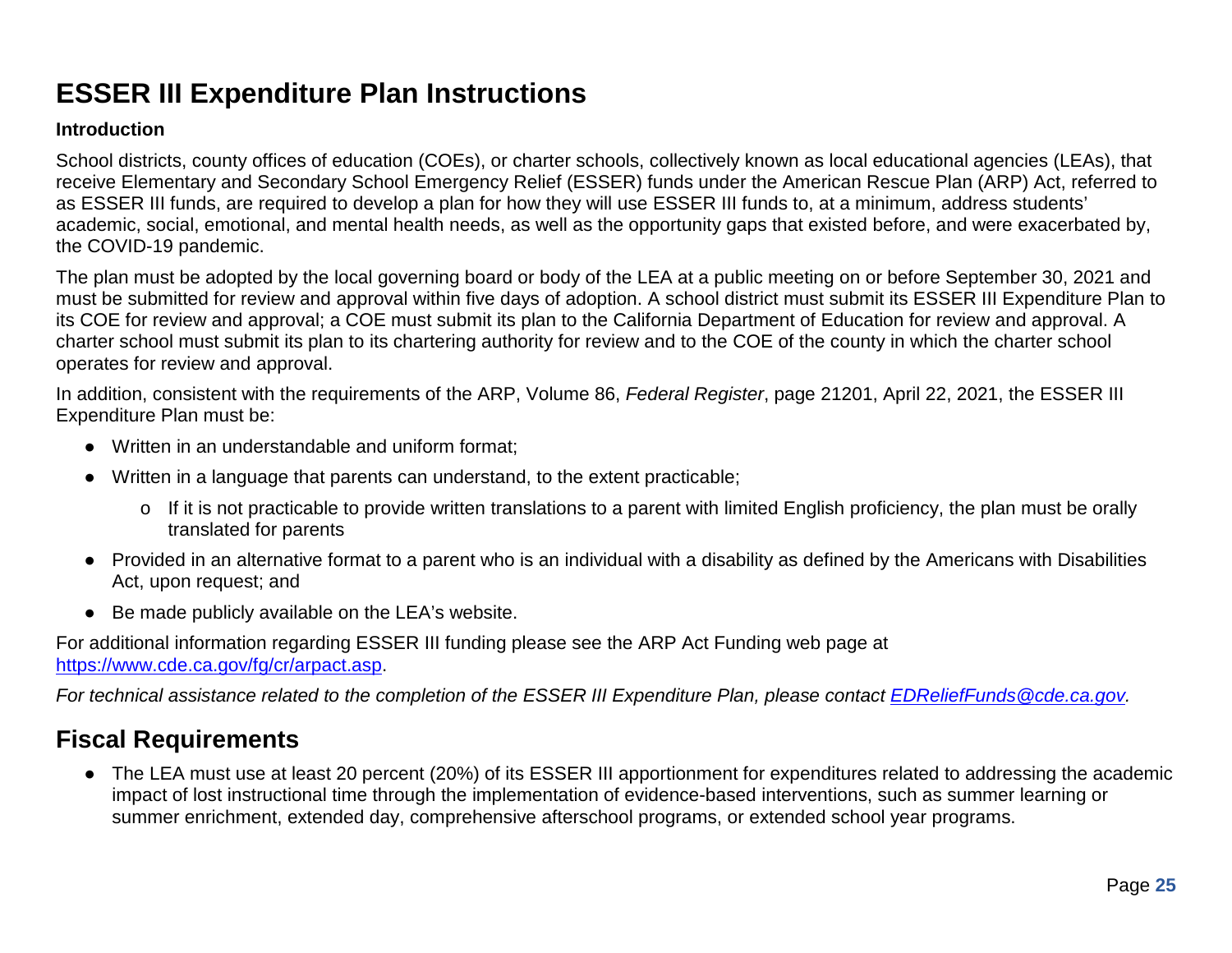- o For purposes of this requirement, "evidence-based interventions" include practices or programs that have evidence to show that they are effective at producing results and improving outcomes when implemented. This kind of evidence has generally been produced through formal studies and research. There are four tiers, or levels, of evidence:
	- **Tier 1 – Strong Evidence**: the effectiveness of the practices or programs is supported by one or more welldesigned and well-implemented randomized control experimental studies.
	- **Tier 2 – Moderate Evidence**: the effectiveness of the practices or programs is supported by one or more welldesigned and well-implemented quasi-experimental studies.
	- **Tier 3 – Promising Evidence**: the effectiveness of the practices or programs is supported by one or more welldesigned and well-implemented correlational studies (with statistical controls for selection bias).
	- **Tier 4 – Demonstrates a Rationale**: practices that have a well-defined logic model or theory of action, are supported by research, and have some effort underway by a State Educational Agency, LEA, or outside research organization to determine their effectiveness.
- o For additional information please see the Evidence-Based Interventions Under the ESSA web page at [https://www.cde.ca.gov/re/es/evidence.asp.](https://www.cde.ca.gov/re/es/evidence.asp)
- The LEA must use the remaining ESSER III funds consistent with section 2001(e)(2) of the ARP Act, including for:
	- o Any activity authorized by the Elementary and Secondary Education Act (ESEA) of 1965;
	- o Any activity authorized by the Individuals with Disabilities Education Act (IDEA);
	- o Any activity authorized by the Adult Education and Family Literacy Act;
	- o Any activity authorized by the Carl D. Perkins Career and Technical Education Act of 2006;
	- o Coordination of preparedness and response efforts of LEAs with State, local, Tribal, and territorial public health departments, and other relevant agencies, to improve coordinated responses among such entities to prevent, prepare for, and respond to COVID-19;
	- o Activities to address the unique needs of low-income students, students with disabilities, English learners, racial and ethnic minorities, homeless students, and foster youth, including how outreach and service delivery will meet the needs of each population;
	- o Developing and implementing procedures and systems to improve the preparedness and response efforts of LEAs;
	- o Training and professional development for staff of the LEA on sanitation and minimizing the spread of infectious diseases;
	- o Purchasing supplies to sanitize and clean the facilities of an LEA, including buildings operated by such agency;
	- o Planning for, coordinating, and implementing activities during long-term closures, including providing meals to eligible students, providing technology for online learning to all students, providing guidance for carrying out requirements under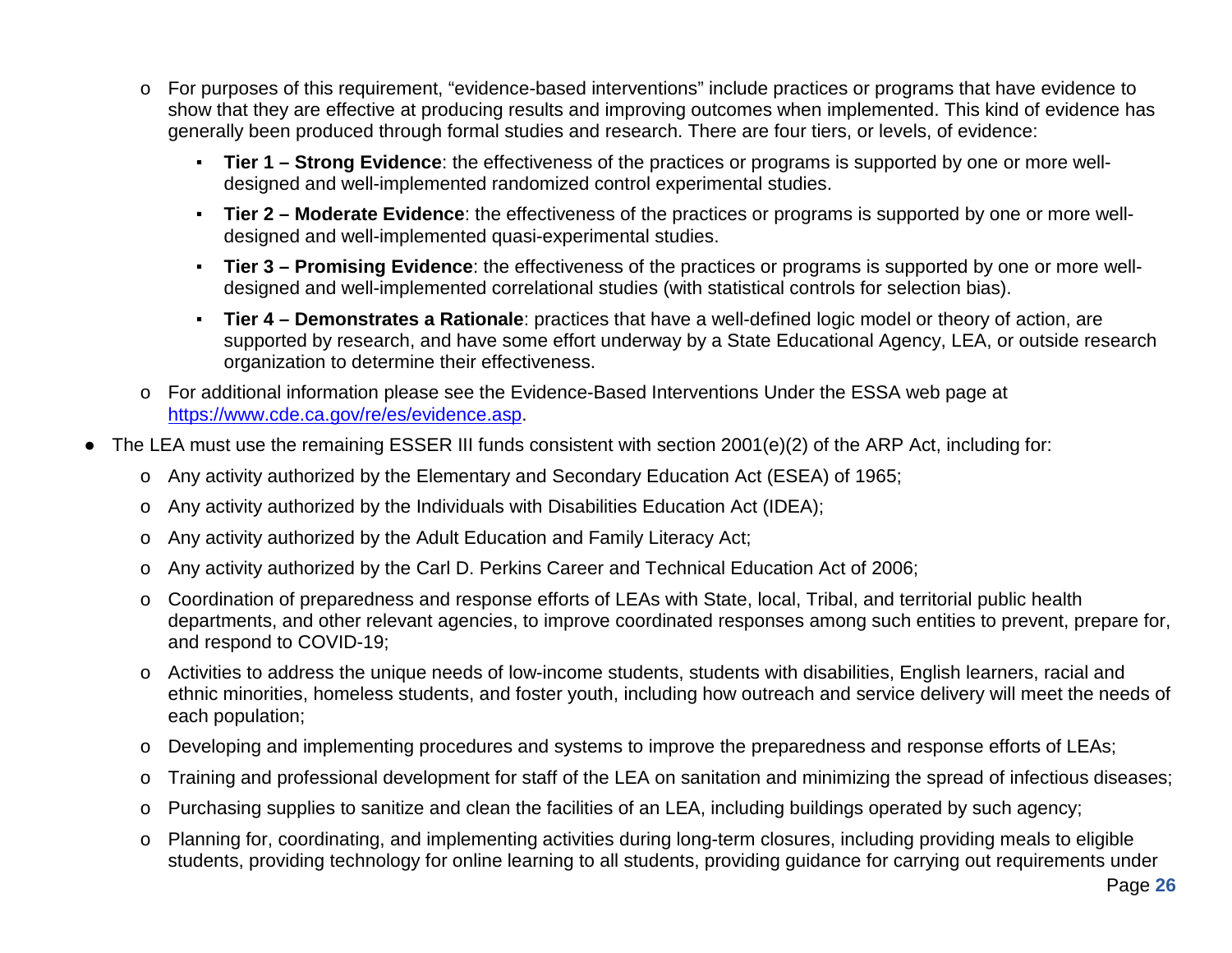IDEA, and ensuring other educational services can continue to be provided consistent with all Federal, State, and local requirements;

- o Purchasing education technology (including hardware, software, and connectivity) for students who are served by the LEA that aids in regular and substantive educational interaction between students and their classroom instructors, including low-income students and children with disabilities, which may include assistive technology or adaptive equipment;
- o Providing mental health services and supports, including through the implementation of evidence-based full-service community schools;
- o Planning and implementing activities related to summer learning and supplemental after school programs, including providing classroom instruction or online learning during the summer months and addressing the needs of underserved students;
- o Addressing learning loss among students, including underserved students, by:
	- Administering and using high-quality assessments that are valid and reliable, to accurately assess students' academic progress and assist educators in meeting students' academic needs, including through differentiated instruction,
	- Implementing evidence-based activities to meet the comprehensive needs of students,
	- Providing information and assistance to parents and families of how they can effectively support students, including in a distance learning environment, and
	- Tracking student attendance and improving student engagement in distance education;

**Note:** A definition of "underserved students" is provided in the Community Engagement section of the instructions.

- o School facility repairs and improvements to enable operation of schools to reduce risks of virus transmission and exposure to environmental health hazards, and to support student health needs;
- o Inspection, testing, maintenance, repair, replacement, and upgrade projects to improve the indoor air quality in school facilities, including mechanical and nonmechanical heating, ventilation, and air conditioning systems, filtering, purification and other air cleaning, fans, control systems, and window and door replacement;
- o Developing strategies and implementing public health protocols including, to the greatest extent practicable, policies in line with guidance from the Centers for Disease Control and Prevention (CDC) for the reopening and operation of school facilities to effectively maintain the health and safety of students, educators, and other staff;
- o Other activities that are necessary to maintain the operation of and continuity of services in LEAs and continuing to employ existing staff of the LEA.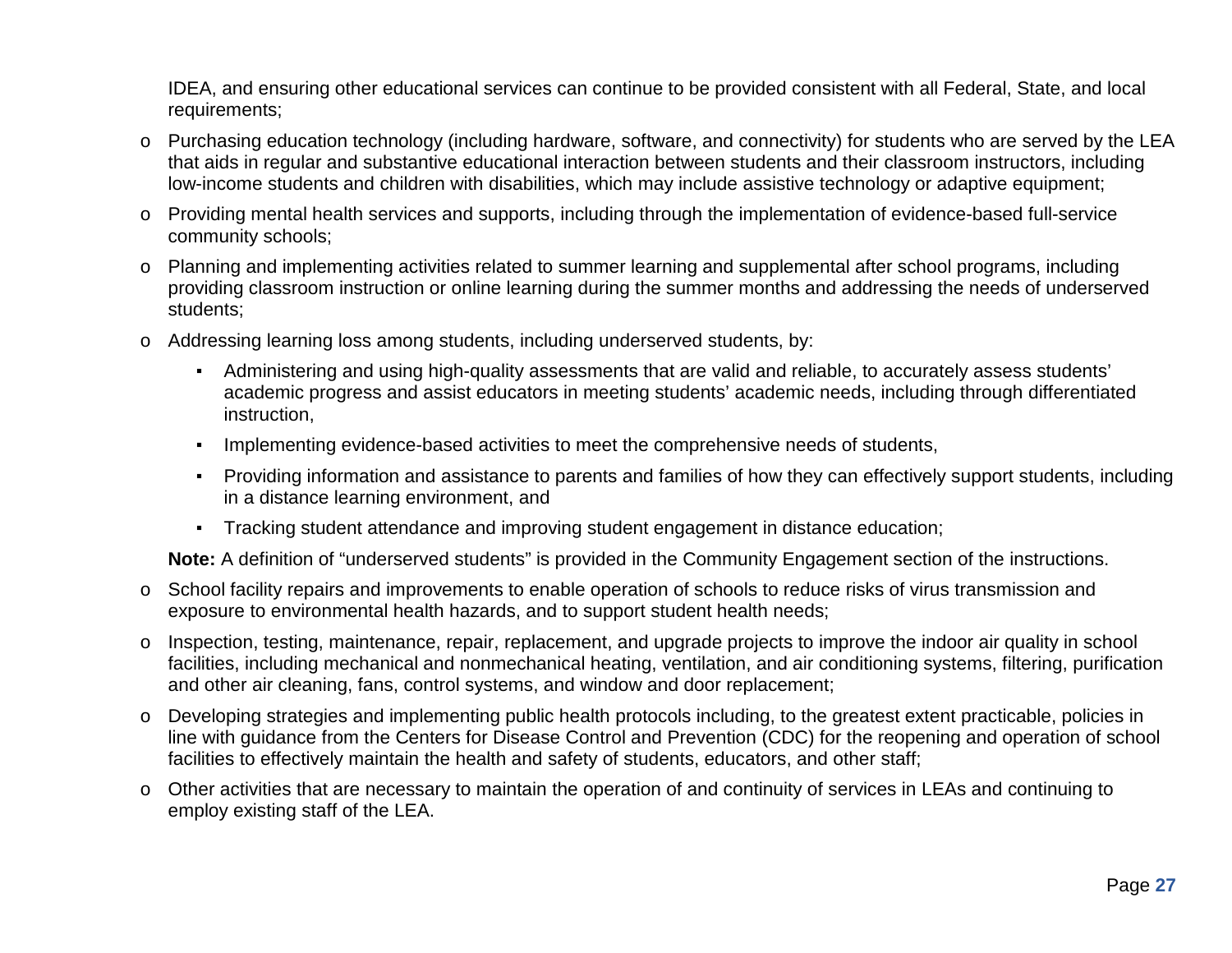## **Other LEA Plans Referenced in this Plan**

In developing the plan, the LEA has flexibility to include community input and/or actions included in other planning documents, such as the Local Control and Accountability Plan (LCAP) and/or the Expanded Learning Opportunities (ELO) Grant Plan, provided that the input and/or actions address the requirements of the ESSER III Expenditure Plan.

An LEA that chooses to utilize community input and/or actions from other planning documents must provide the name of the plan(s) referenced by the LEA and a description of where the plan(s) may be accessed by the public (such as a link to a web page or the street address of where the plan(s) are available) in the table. The LEA may add or delete rows from the table as necessary.

An LEA that chooses not to utilize community input and/or actions from other planning documents may provide a response of "Not Applicable" in the table.

## **Summary of Expenditures**

The Summary of Expenditures table provides an overview of the ESSER III funding received by the LEA and how the LEA plans to use its ESSER III funds to support the strategies and interventions being implemented by the LEA.

#### **Instructions**

For the 'Total ESSER III funds received by the LEA,' provide the total amount of ESSER III funds received by the LEA.

In the Total Planned ESSER III Expenditures column of the table, provide the amount of ESSER III funds being used to implement the actions identified in the applicable plan sections.

For the 'Total ESSER III funds included in this plan,' provide the total amount of ESSER III funds being used to implement actions in the plan.

## **Community Engagement**

### **Purpose and Requirements**

An LEA's decisions about how to use its ESSER III funds will directly impact the students, families, and the local community, and thus the LEA's plan must be tailored to the specific needs faced by students and schools. These community members will have significant insight into what prevention and mitigation strategies should be pursued to keep students and staff safe, as well as how the various COVID–19 prevention and mitigation strategies impact teaching, learning, and day-to-day school experiences.

An LEA must engage in meaningful consultation with the following community members, as applicable to the LEA:

- Students;
- Families, including families that speak languages other than English;
- School and district administrators, including special education administrators;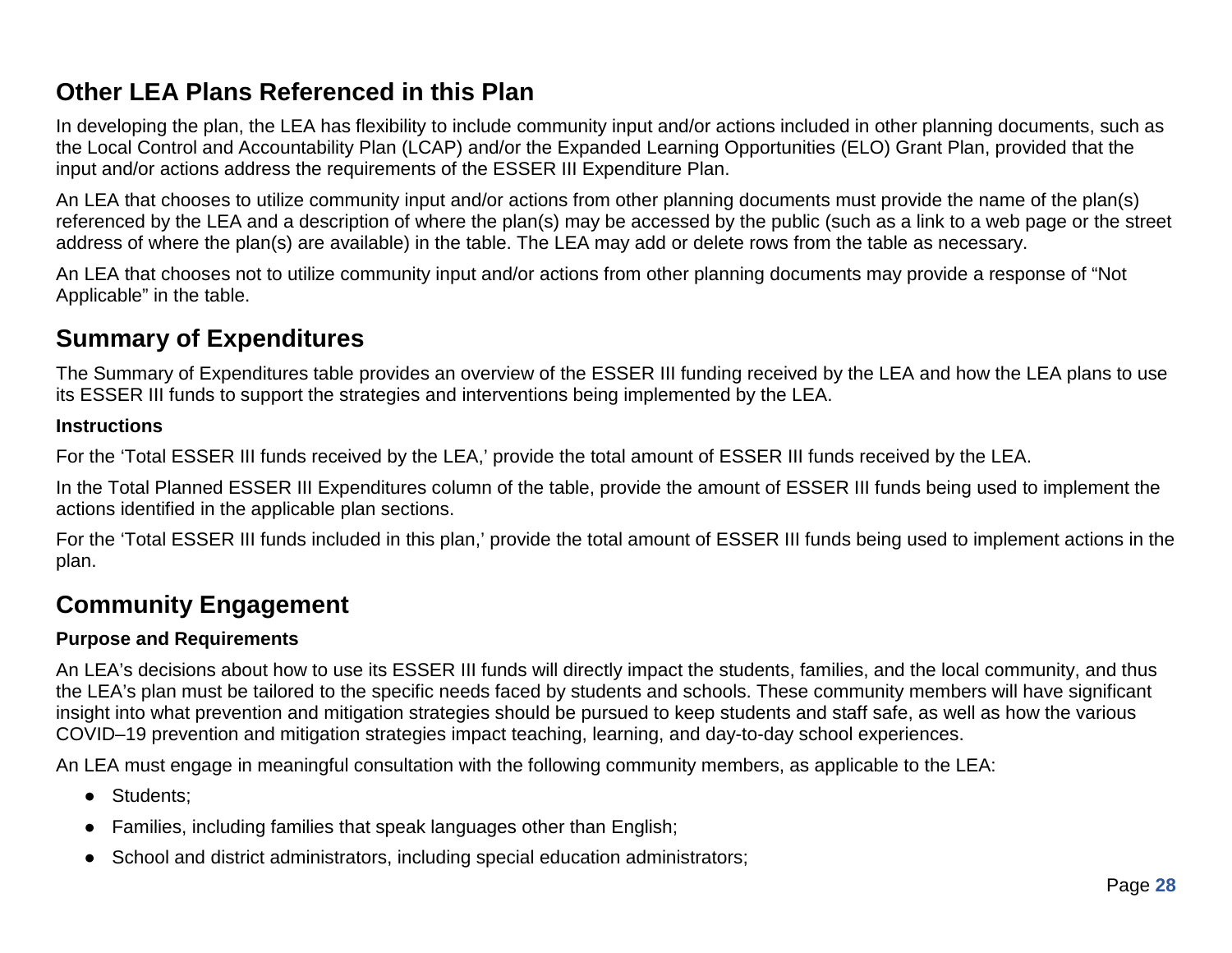● Teachers, principals, school leaders, other educators, school staff, and local bargaining units, as applicable.

"Meaningful consultation" with the community includes considering the perspectives and insights of each of the required community members in identifying the unique needs of the LEA, especially related to the effects of the COVID-19 pandemic. Comprehensive strategic planning will utilize these perspectives and insights to determine the most effective strategies and interventions to address these needs through the programs and services the LEA implements with its ESSER III funds.

Additionally, an LEA must engage in meaningful consultation with the following groups to the extent that they are present or served in the LEA:

- Tribes;
- Civil rights organizations, including disability rights organizations (e.g. the American Association of People with Disabilities, the American Civil Liberties Union, National Association for the Advancement of Colored People, etc.); and
- Individuals or advocates representing the interests of children with disabilities, English learners, homeless students, foster youth, migratory students, children who are incarcerated, and other underserved students.
	- o For purposes of this requirement "underserved students" include:
		- **EXECUTE:** Students who are low-income:
		- Students who are English learners;
		- Students of color;
		- Students who are foster youth;
		- Homeless students;
		- Students with disabilities; and
		- Migratory students.

LEAs are also encouraged to engage with community partners, expanded learning providers, and other community organizations in developing the plan.

Information and resources that support effective community engagement may be found under *Resources* on the following web page of the CDE's website: [https://www.cde.ca.gov/re/lc.](https://www.cde.ca.gov/re/lc)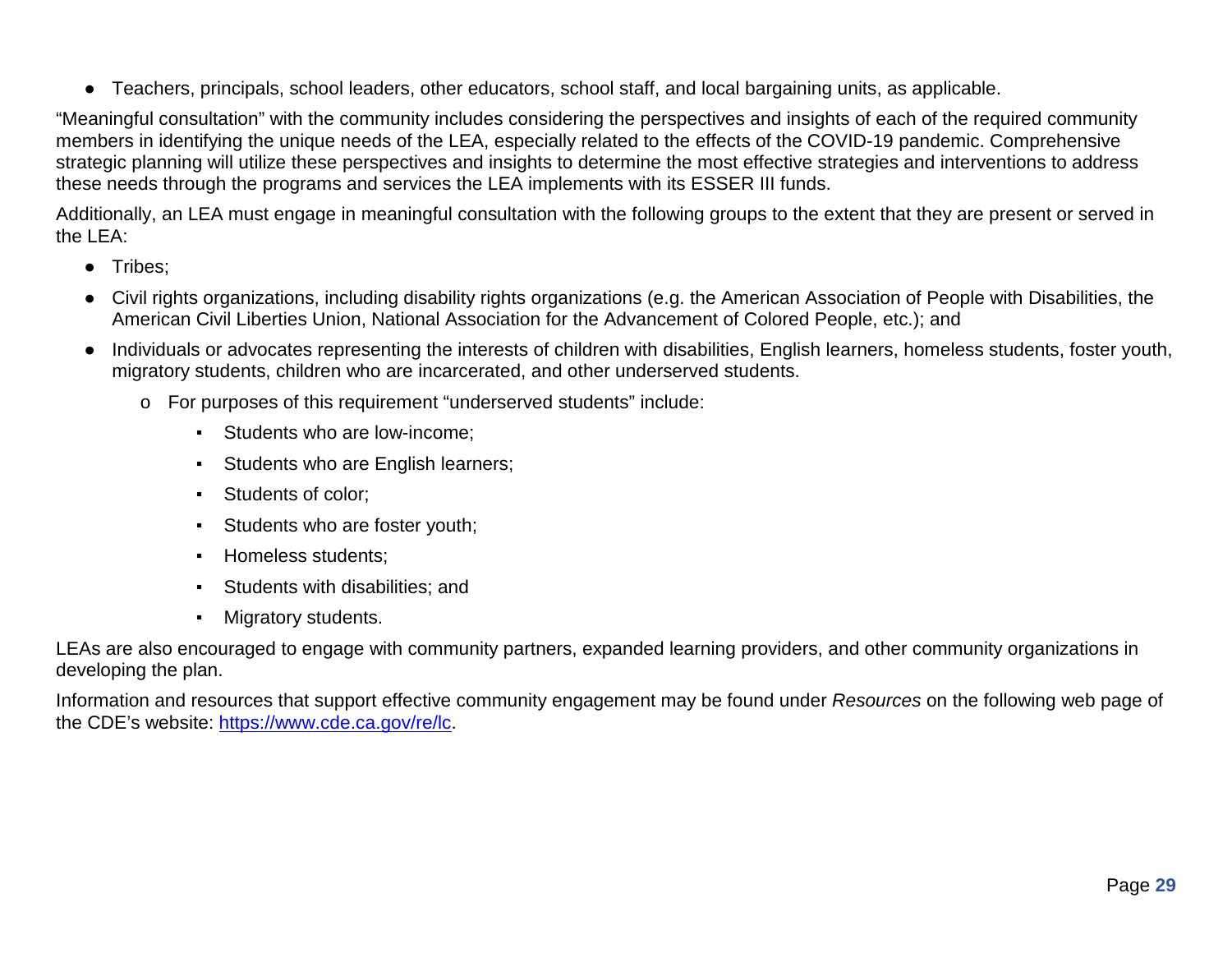### **Instructions**

In responding to the following prompts, the LEA may reference or include input provided by community members during the development of existing plans, including the LCAP and/or the ELO Grant Plan, to the extent that the input is applicable to the requirements of the ESSER III Expenditure Plan. Descriptions provided should include sufficient detail yet be sufficiently succinct to promote a broad understanding among the LEA's local community.

### **A description of the efforts made by the LEA to meaningfully consult with its required community members and the opportunities provided by the LEA for public input in the development of the plan.**

A sufficient response to this prompt will describe how the LEA sought to meaningfully consult with its required community members in the development of the plan, how the LEA promoted the opportunities for community engagement, and the opportunities that the LEA provided for input from the public at large into the development of the plan.

As noted above, a description of "meaningful consultation" with the community will include an explanation of how the LEA has considered the perspectives and insights of each of the required community members in identifying the unique needs of the LEA, especially related to the effects of the COVID-19 pandemic.

### **A description of how the development of the plan was influenced by community input.**

A sufficient response to this prompt will provide clear, specific information about how input from community members and the public at large was considered in the development of the LEA's plan for its use of ESSER III funds. This response must describe aspects of the ESSER III Expenditure Plan that were influenced by or developed in response to input from community members.

- For the purposes of this prompt, "aspects" may include:
	- Prevention and mitigation strategies to continuously and safely operate schools for in-person learning;
	- Strategies to address the academic impact of lost instructional time through implementation of evidence-based interventions (e.g. summer learning or summer enrichment, extended day, comprehensive afterschool programs, or extended school year programs);
	- Any other strategies or activities implemented with the LEA's ESSER III fund apportionment consistent with section 2001(e)(2) of the ARP Act; and
	- Progress monitoring to ensure interventions address the academic, social, emotional, and mental health needs for all students, especially those students disproportionately impacted by COVID-19

For additional information and guidance, please see the U.S. Department of Education's Roadmap to Reopening Safely and Meeting All Students' Needs Document, available here: [https://www2.ed.gov/documents/coronavirus/reopening-2.pdf.](https://www2.ed.gov/documents/coronavirus/reopening-2.pdf)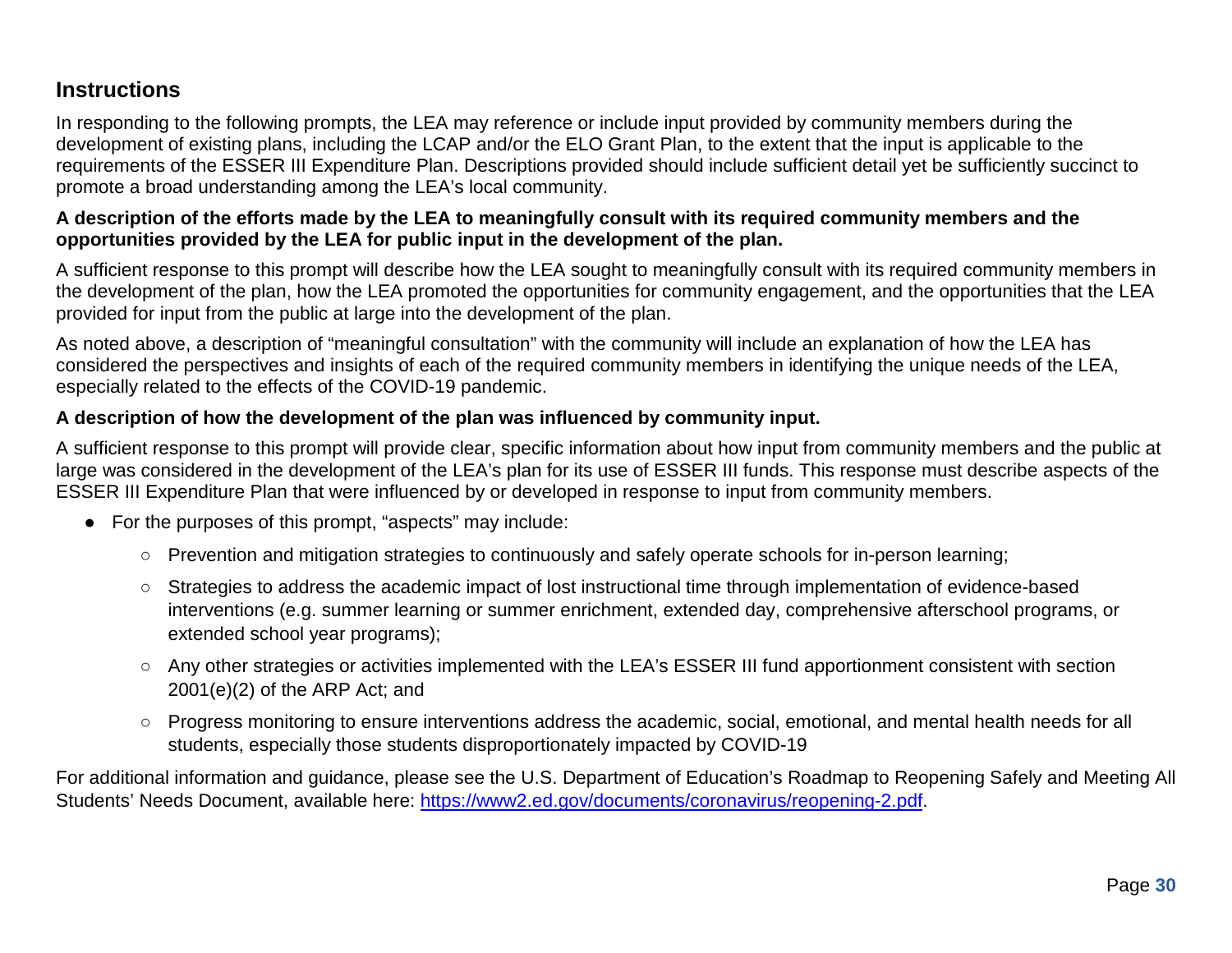# **Planned Actions and Expenditures**

### **Purpose and Requirements**

As noted in the Introduction, an LEA receiving ESSER III funds is required to develop a plan to use its ESSER III funds to, at a minimum, address students' academic, social, emotional, and mental health needs, as well as the opportunity gaps that existed before, and were exacerbated by, the COVID-19 pandemic.

### **Instructions**

An LEA has the flexibility to include actions described in existing plans, including the LCAP and/or ELO Grant Plan, to the extent that the action(s) address the requirements of the ESSER III Expenditure Plan. When including action(s) from other plans, the LEA must describe how the action(s) included in the ESSER III Expenditure Plan supplement the work described in the plan being referenced. The LEA must specify the amount of ESSER III funds that it intends to use to implement the action(s); these ESSER III funds must be in addition to any funding for those action(s) already included in the plan(s) referenced by the LEA. Descriptions of actions provided should include sufficient detail yet be sufficiently succinct to promote a broad understanding among the LEA's local community.

### **Strategies for Continuous and Safe In-Person Learning**

Provide the total amount of funds being used to implement actions related to Continuous and Safe In-Person Learning, then complete the table as follows:

- If the action(s) are included in another plan, identify the plan and provide the applicable goal and/or action number from the plan. If the action(s) are not included in another plan, write "N/A".
- $\bullet$  Provide a short title for the action(s).
- Provide a description of the action(s) the LEA will implement using ESSER III funds for prevention and mitigation strategies that are, to the greatest extent practicable, in line with the most recent CDC guidance, in order to continuously and safely operate schools for in-person learning.
- Specify the amount of ESSER III funds the LEA plans to expend to implement the action(s); these ESSER III funds must be in addition to any funding for those action(s) already included in the plan(s) referenced by the LEA.

### **Addressing the Impact of Lost Instructional Time**

As a reminder, the LEA must use not less than 20 percent of its ESSER III funds to address the academic impact of lost instructional time. Provide the total amount of funds being used to implement actions related to addressing the impact of lost instructional time, then complete the table as follows:

- If the action(s) are included in another plan, identify the plan and provide the applicable goal and/or action number from the plan. If the action(s) are not included in another plan, write "N/A".
- $\bullet$  Provide a short title for the action(s).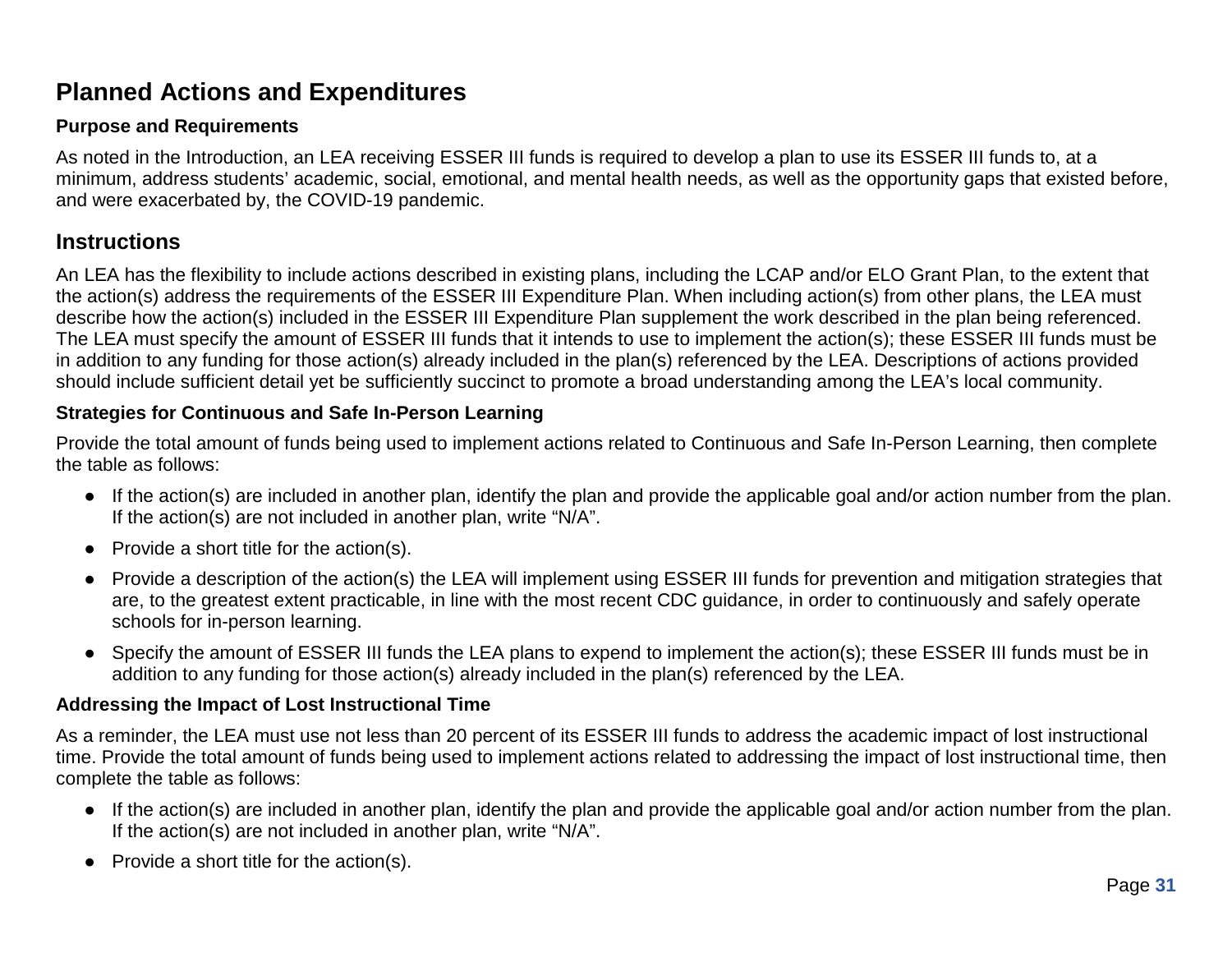- Provide a description of the action(s) the LEA will implement using ESSER III funds to address the academic impact of lost instructional time through the implementation of evidence-based interventions, such as summer learning or summer enrichment, extended day, comprehensive afterschool programs, or extended school year programs.
- Specify the amount of ESSER III funds the LEA plans to expend to implement the action(s); these ESSER III funds must be in addition to any funding for those action(s) already included in the plan(s) referenced by the LEA.

#### **Use of Any Remaining Funds**

After completing the Strategies for Continuous and Safe In-Person Learning and the Addressing the Impact of Lost Instructional Time portions of the plan, the LEA may use any remaining ESSER III funds to implement additional actions to address students' academic, social, emotional, and mental health needs, as well as to address opportunity gaps, consistent with the allowable uses identified above in the Fiscal Requirements section of the Instructions. LEAs choosing to use ESSER III funds in this manner must provide the total amount of funds being used to implement actions with any remaining ESSER III funds, then complete the table as follows:

- If the action(s) are included in another plan, identify the plan and provide the applicable goal and/or action number from the plan. If the action(s) are not included in another plan, write "N/A".
- $\bullet$  Provide a short title for the action(s).
- Provide a description of any additional action(s) the LEA will implement to address students' academic, social, emotional, and mental health needs, as well as to address opportunity gaps, consistent with the allowable uses identified above in the Fiscal Requirements section of the Instructions. If an LEA has allocated its entire apportionment of ESSER III funds to strategies for continuous and safe in-person learning and/or to addressing the impact of lost instructional time, the LEA may indicate that it is not implementing additional actions.
- Specify the amount of ESSER III funds the LEA plans to expend to implement the action(s); these ESSER III funds must be in addition to any funding for those action(s) already included in the plan(s) referenced by the LEA. If the LEA it is not implementing additional actions the LEA must indicate "\$0".

## **Ensuring Interventions are Addressing Student Needs**

The LEA is required to ensure its interventions will respond to the academic, social, emotional, and mental health needs of all students, and particularly those students most impacted by the COVID–19 pandemic, including students from low-income families, students of color, English learners, children with disabilities, students experiencing homelessness, children in foster care, and migratory students.

The LEA may group actions together based on how the LEA plans to monitor the actions' progress. For example, if an LEA plans to monitor the progress of two actions in the same way and with the same frequency, the LEA may list both actions within the same row of the table. Each action included in the ESSER III Expenditure Plan must be addressed within the table, either individually or as part of a group of actions.

Complete the table as follows: